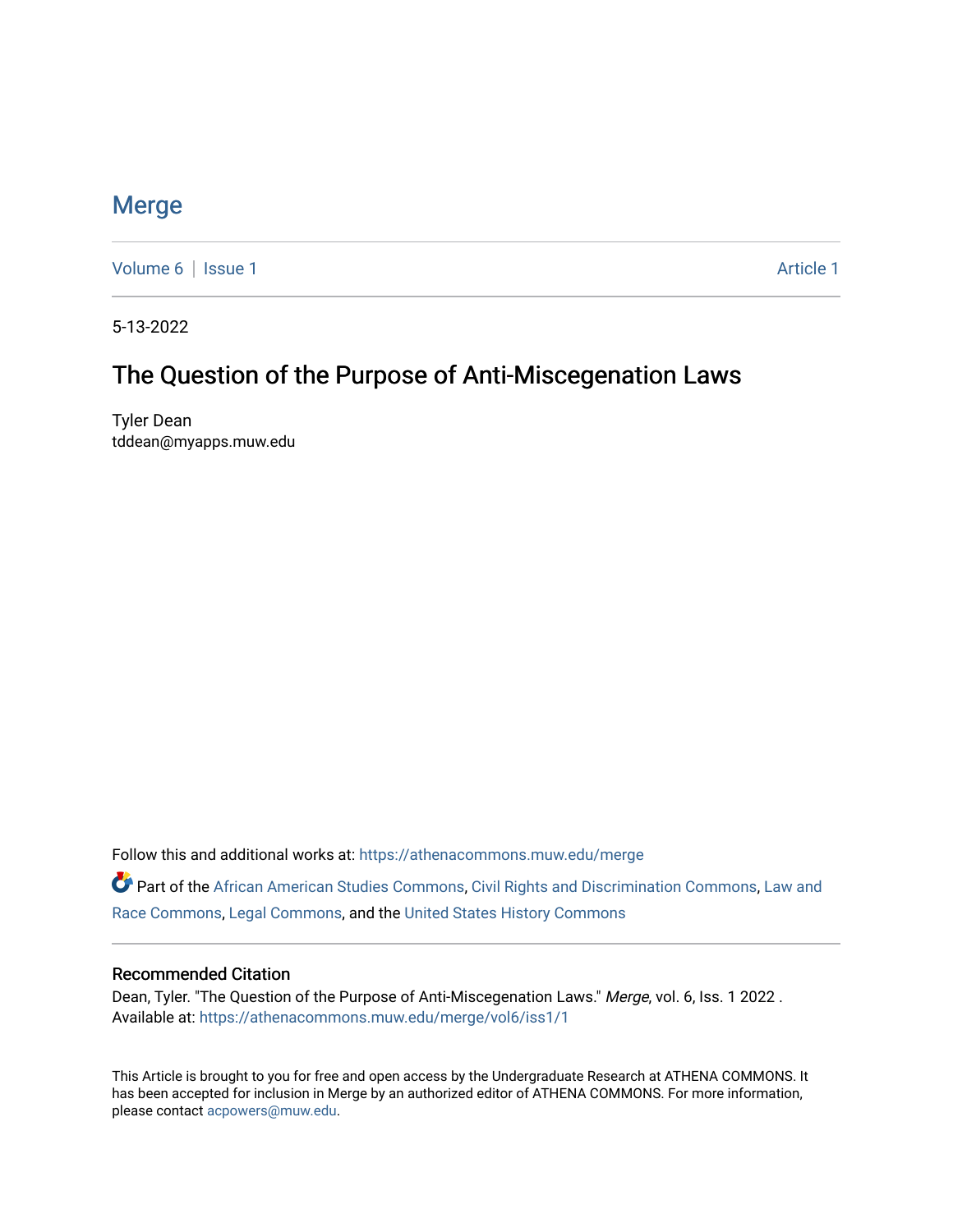## The Question of the Purpose of Anti-Miscegenation Laws

#### Cover Page Footnote

Many thanks to Dr. Erin Kempker for her supervision, assistance with editing and citations, and her encouragement.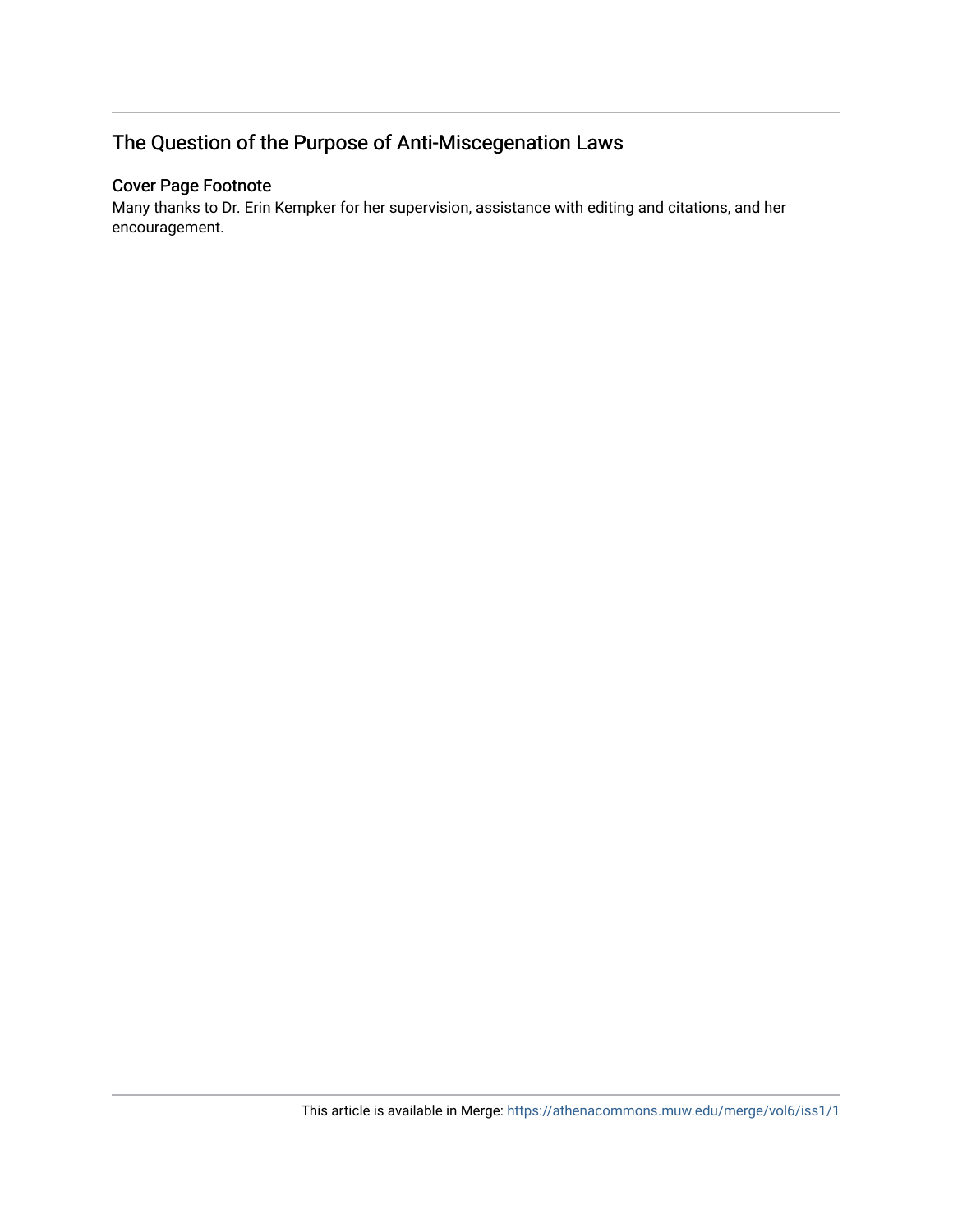# The Question of the Purpose of Anti-Miscegenation Laws

#### Tyler Dean

Mississippi University for Women

In June of 1958, Richard and Mildred Loving, a married couple living in Virginia, were arrested for the crime of miscegenation: marriage between individuals hailing from different races or ethnicities, especially white and African American. Richard Loving, a man of white descent, had fallen in love with Mildred Jeter, an African American woman, and they married in the District of Columbia, despite being residents of Virginia, because the District of Columbia allowed inter-racial marriage and Virginia did not. However, upon returning to Virginia, they were arrested and convicted of inter-marriage. They were sentenced to one year in prison each, which would be waived if they agreed to leave the state of Virginia for twenty-five years. The couple initially agreed to depart Virginia but appealed the judgment. The ensuing legal battle would lead to the Supreme Court's 1967 decision that declared anti-miscegenation laws unconstitutional nationwide. <sup>1</sup> The results of *Loving v. Virginia* forced the state to repeal its anti-miscegenation laws in response; however, Mississippi refrained from doing so until 1986, almost 20 years later. Mississippi was not alone, as two other Southern states ignored the Supreme Court's decision for an even greater length of time. (South Carolina kept the laws until 1998; and Alabama did not repeal the law until 2000.) No state could trump federal law, but refusal to recognize the decision sent a message to the African American community and to those that wished to intermarry with them: equality had still not arrived. This Supreme Court decision came very late into the United States' history, and its necessity served to remind African Americans that they were lesser even long after the Emancipation Proclamation. In the same way that free people of color were still lesser than white people during slavery, black people were still lesser long after.

For much of the twentieth century, Mississippi forbade white individuals from marrying African American and Asian individuals, and Mississippi's interest in interracial unions and miscegenation was extensive and predated the Civil War. Much like slavery was rooted in control, anti-miscegenation was as well. One aspect of this control was the sexual control and dominance of the enslaved by their white masters and mistresses. It extended beyond just sex to the denial of romance and marriage. But beyond this, it cemented the inferiority of African Americans as it prevented them from acquiring generational wealth, improved social status, and even security.

Laws separating the races and outlawing interracial marriage were some of the first laws established in the development of racial slavery. After all, by dividing people into separate groups, it becomes much easier to dehumanize the manufactured "other." A practice that resurfaced against the Chinese in the 1920's, confining them to their own districts and ascribing inherent flaws to them that made them "unamerican"<sup>2</sup>.

<sup>&</sup>lt;sup>1</sup> LII / Legal Information Institute. "Richard Perry LOVING et Ux., Appellants, v. COMMONWEALTH OF VIRGINIA." Accessed September 21, 2021. https://www.law.cornell.edu/supremecourt/text/388/1.

 $2$  Echenberg, M. J. (2010). Plague Under the Stars and Stripes. In Plague ports: The global urban impact of bubonic plague, 1894-1901 (pp. 183–184). essay, New York University Press.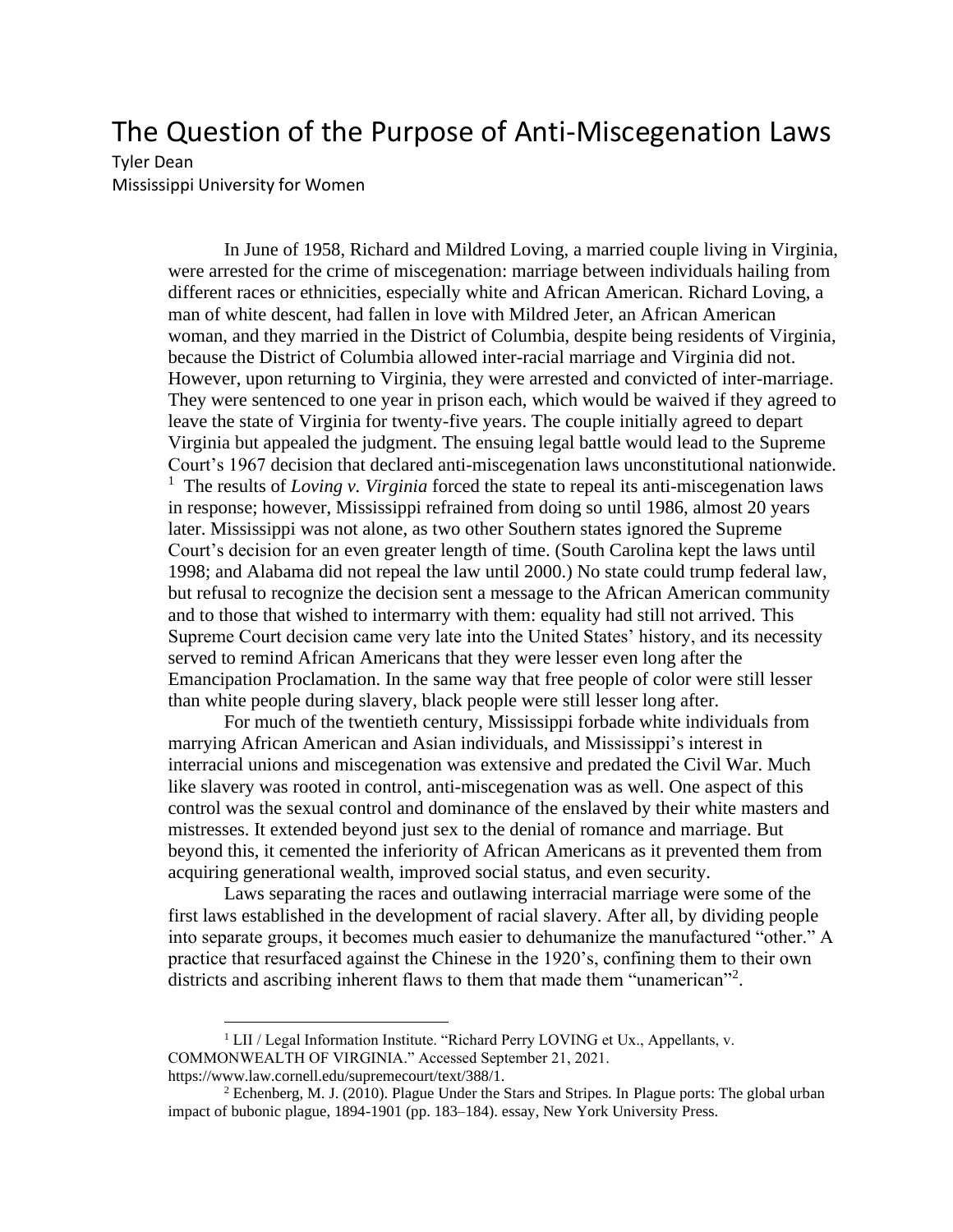Racial slavery in the United States was predicated on the inferiority of African Americans. Africans were primitive, barbaric heathens according to so-called missionaries that traveled there.<sup>3</sup> As such, in bringing them to America, baptizing them and introducing them to Christianity slaveowners were doing them a favor! And could there be a better payment for saving a person's immortal soul than their lifelong servitude? In the American race-based slave system, slaves were held in life-long bondage and their status was passed to their children. A black American could be born into slavery, and the presumed inferiority or sub humanity of black people was the justification for such treatment and status.

As slaves were considered property, they possessed few rights. There were laws against abusing slaves, but they were significantly more concerned with an abused slave's decrease in property value. Overseers and other white individuals who might be justified in whipping or beating a slave could face legal action from the slave's master in the event of death or maiming. Historian Andrew Fede argues that "certain white slave abusers were required to pay fines, or to directly reimburse an abused slave's master for damages the owner may have suffered as a result of the slave mistreatment, and the courts were opened to slave owners who sued whites whose brutality caused a slave to die, reduced the slave's property value, or occasioned the master to lose free labor."<sup>4</sup> These laws were completely disinterested in a slave's welfare, and focused primarily on the monetary value that the person provided to their master. An overseer could face punishment in the excessive abuse of a slave, but a slave owner had complete control and could do whatever they wished.

Similarly, the law failed to afford any protections to slaves. There was no redress for the rape of a slave. In fact, a slave attempting to defend themselves from this offense would be prosecuted by the law. Celia, a slave owned by Robert Newsom, faced years of rape and other abuse by her master.<sup>5</sup> Even in her pregnancy, when she begged and pleaded for him to stop, Newsom continued his advances and attempted to rape her again. Celia, however, fought back this time, striking him with a large stick multiple times until he died. She burnt his body and did her best to hide the evidence, but she was found out.

The jury for her trial was made up entirely of white males, specifically farmers and slave owners. The jurors found her guilty, and she was sentenced to hang. Celia's sentence was carried out in December of 1855, just two months after her sentencing in October of 1855. It is possible that a jury composed of more than white planters might have taken her years of enduring Newsom's abuse and the resulting unwanted pregnancy into account; however, as a slave in the pre-war American South, the judge exhibited some prejudice against her. A white woman may have benefitted from anti-rape statutes in Missouri, but the judge in Celia's case specifically declined to notify the jury of the potential justification for Newsom's killing.

<sup>&</sup>lt;sup>3</sup> The Gilder Lehrman Center for the Study of Slavery, Resistance, and Abolition. "Slavery in the Pulpit of the Evangelical Alliance," April 7, 2015. https://glc.yale.edu/slavery-pulpit-evangelical-alliance.

<sup>4</sup> Fede, Andrew. "Legitimized Violent Slave Abuse in the American South, 1619-1865: A Case Study of Law and Social Change in Six Southern States." The American Journal of Legal History 29, no. 2 (1985): 93–150. [https://doi.org/10.2307/844931.](about:blank) Pg. 4 pf the 58-page excerpt.

<sup>5</sup> McLaurin, Melton A. *Celia, a Slave*. University of Georgia Press, 2011.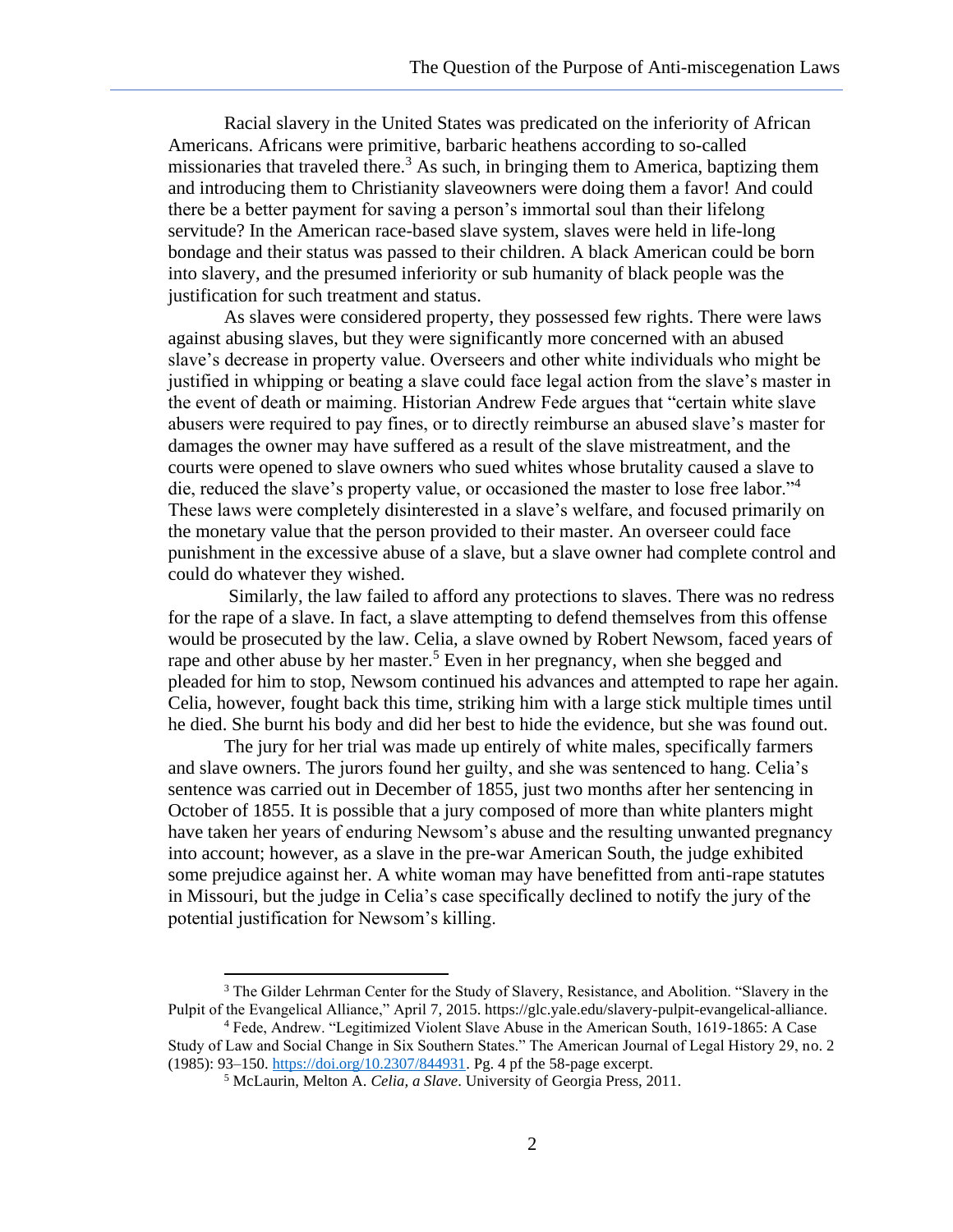While the specific case may not have been well known, it had an outcome that was easy to predict. Any enslaved woman that fought back or tried to refuse her master would face death, or worse. A common threat to keep female slaves in line was separation from their children, a fate that many women considered worse than death. It was this threat of being separated from her children that forced Celia to confess to her crime in the first place, though she knew that a conviction likely greater harmed her chances of being able to see her children. But by confessing, she felt that she ensured they at least would not be punished for her sake.

Male slaveowners, married or otherwise, frequently had sexual relations with their slaves. In an interview conducted for the Federal Writers' Project: Slave Narrative Project conducted in September of 1937, W.L. Bost, a former slave stated: "Plenty of the colored women have children by the white men. She know better than to not do what he say."<sup>6</sup> The primary form of evidence of these relations is the existence of half-white children born to enslaved women, married or otherwise. In the same interview Bost continues: "If the Missus find out she raise revolution." These slaveowners would often cheat on their wives to have carnal relationships with their slaves, who may have been romantically involved with other slaves. The Federal Writers Project: Slave Narrative Project includes several other examples related to the sexual abuse of slave women, implying that this was a rather common practice.<sup>7</sup> Acknowledging the children born from these assaults was incredibly rare in contrast. Even rarer was the acknowledgment of the enslaved woman as a romantic partner, or for the master to treat her as a wife.

The closest thing to marriage that a master and slave might experience was what historians consider "concubinage," the keeping of a female slave for the purpose of sexual relations. <sup>8</sup> However, in the event of an unmarried slaveowner taking a slave as his so-called wife, it was considered fornication and cohabitation. Fornication was unlawful sexual relations, while cohabiting was the unlawful sharing of a domicile between non-related males and females.

The Hairston family, the focus of both the book *The Hairstons: An American Family in Black and White* and this paper, raises important questions regarding the nature of relationships between the enslaved and enslavers, as well as how families born of these unions understand them. *<sup>9</sup>* The Hairstons make up a family that extended far back beyond slavery, with Peter "The Immigrant" Wilson moving to the United States in the early 18th century and planting the seeds for an empire. Each new generation of

[http://nationalhumanitiescenter.org/pds/maai/enslavement/text6/masterslavesexualabuse.pdf.](about:blank)

<sup>6</sup> Library of Congress, Washington, D.C. 20540 USA. "Image 146 of Federal Writers' Project: Slave Narrative Project, Vol. 11, North Carolina, Part 1, Adams-Hunter." Image. Accessed November 25, 2021. [https://www.loc.gov/resource/mesn.111/?sp=146.](about:blank)

<sup>&</sup>lt;sup>7</sup> National Humanities Center. (n.d.). For many enslaved African on slaveholders' sexual abuse of ... On Slaveholders' Sexual Abuse of Slaves, Selections For 19th and 20th Century Slave Narratives. Retrieved November 25, 2021, from

<sup>8</sup> Croucher, Sarah K. "'A Concubine Is Still a Slave': Sexual Relations and Omani Colonial Identities in Nineteenth-Century East Africa." In The Archaeology of Colonialism: Intimate Encounters and Sexual Effects, edited by Barbara L. Voss and Eleanor Conlin Casella, 67–84. Cambridge: Cambridge University Press, 2011. [https://doi.org/10.1017/CBO9780511920011.006.](about:blank) The book refers to Nineteenth-Century East Africa specifically, but the information is also relevant to the Antebellum American South.

<sup>9</sup> Wiencek, Henry. The Hairstons: An American Family in Black and White. St. Martin's Press, 2020.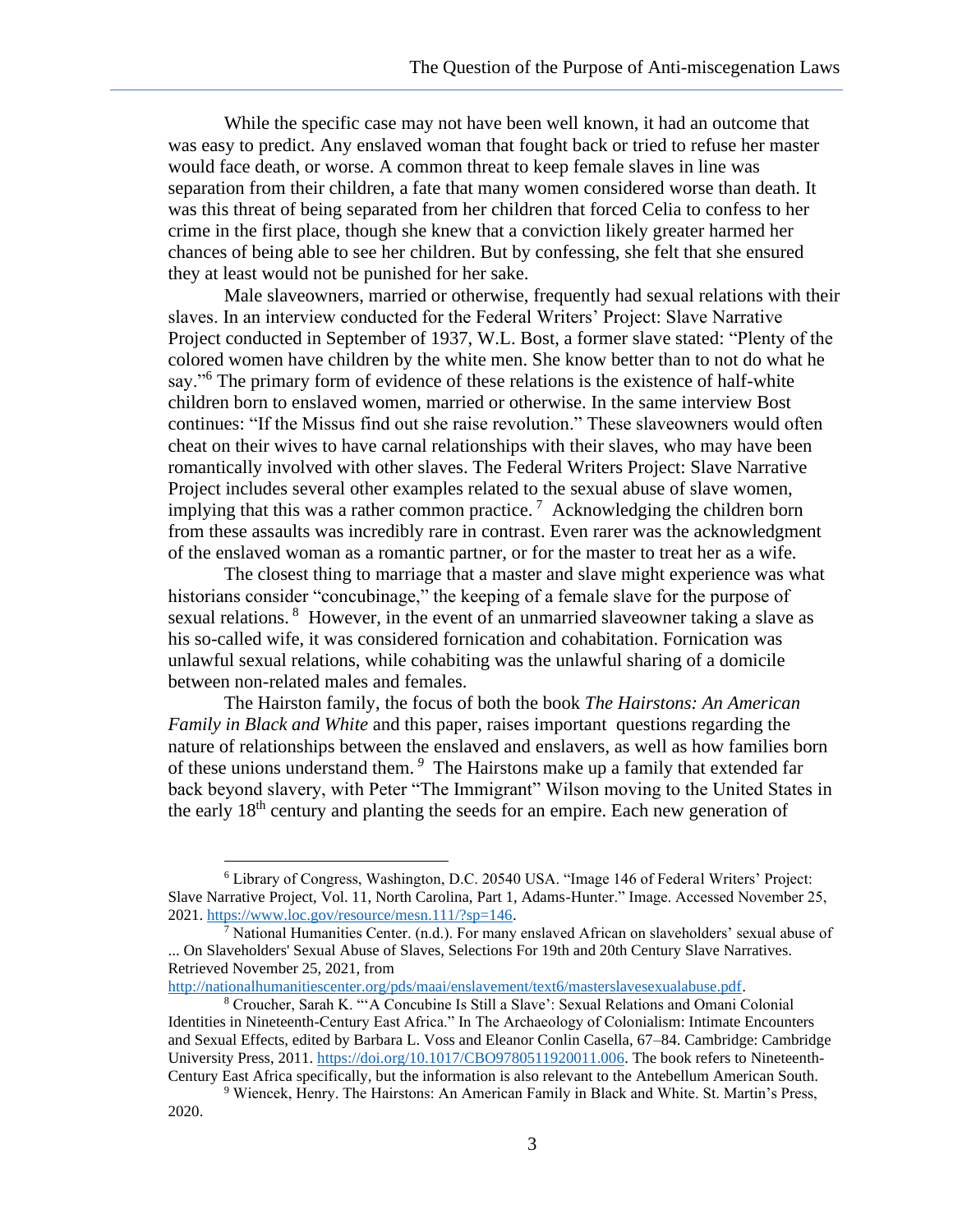plantation and slave owners would grow the family's wealth and influence, making them the wealthiest family in Virginia.

Henry Wiencek initially began studying and interviewing what he referred to as "old family homes and the people who lived in them" before he became intrigued with the Hairston family specifically. He had visited many manors that were built in the heyday of slavery and once bore all the riches afforded to a wealthy slaveowners, but by the late twentieth century had become shadows of their former selves. With wealth acquired because of slavery as the common thread in these expansive shells of a home, Wiencek sought out the descendants of slaves as well and found them in the Hairston family, along with the descendants of these slaves' owners.

The three most influential interviewees were Peter "the Judge" Hairston, a direct descendant of Peter Wilson Hairston; Squire Hairston, a prominent African American member of the Hairston family who found great success and fame; and Aldia Hairston Adams, who was the biracial daughter of Chrillis Hairston. In his study of the family, Henry Wiencek argues that "Samuel Hairston of Oak Hill was probably the richest man in Virginia, and perhaps in the United States, the possessor of land and slaves worth \$5 million. He was reputedly the largest slaveholder in the South."<sup>10</sup> Over time, certain Hairstons would sire children with their slaves, creating children that were half white/half black, half slave/half slaver. It is unclear whether the relations that resulted in these children were consensual, as it is difficult to provide consent when one is not given a choice. It is a rather simple matter to acquire an affirmative answer when the individual cannot provide a negative one, after all.

But by examining this family and their stories, we see the ways that slavery deeply impacted daily society, life, and history, but especially families. Slavery was the economic engine of America in the first half of the 1800s, but it was also something incredibly personal and the way enslavers' power manifested in the lives of the enslaved were often closely felt. Slavers were often fathers and husbands, people with relationships. And in the case of the Hairston family, sometimes the slaver and the relative were the same person. Some of the white Hairstons took pity on, or even possibly loved their enslaved children and half-siblings. Even the slaves that were not related to the family by blood were reportedly treated rather well. Wiencek mentions that it was a point of pride that the Hairstons were not involved in the sale of slaves. He notes:

The family was not in the business of selling slaves, he insisted. Whenever possible, his grandfather and the rest of the family kept the black families together. They recognized marriages. When one of their slaves married someone from another plantation, they would sometimes purchase the spouse so the family could be together. $^{11}$ 

Compared to the treatment of slaves by other plantation owners, they seemed better than most. But even so, these individuals refused to manumit their slaves, to give them their freedom. Whatever their reasons or beliefs, the Hairstons continued to enslave African Americans, including those that shared their blood.

<sup>&</sup>lt;sup>10</sup> Wiencek, Henry. The Hairstons: An American Family in Black and White. St. Martin's Press, 2020. Pg. 27

<sup>&</sup>lt;sup>11</sup> Wiencek, Henry. The Hairstons: An American Family in Black and White. St. Martin's Press, 2020. Pg. 165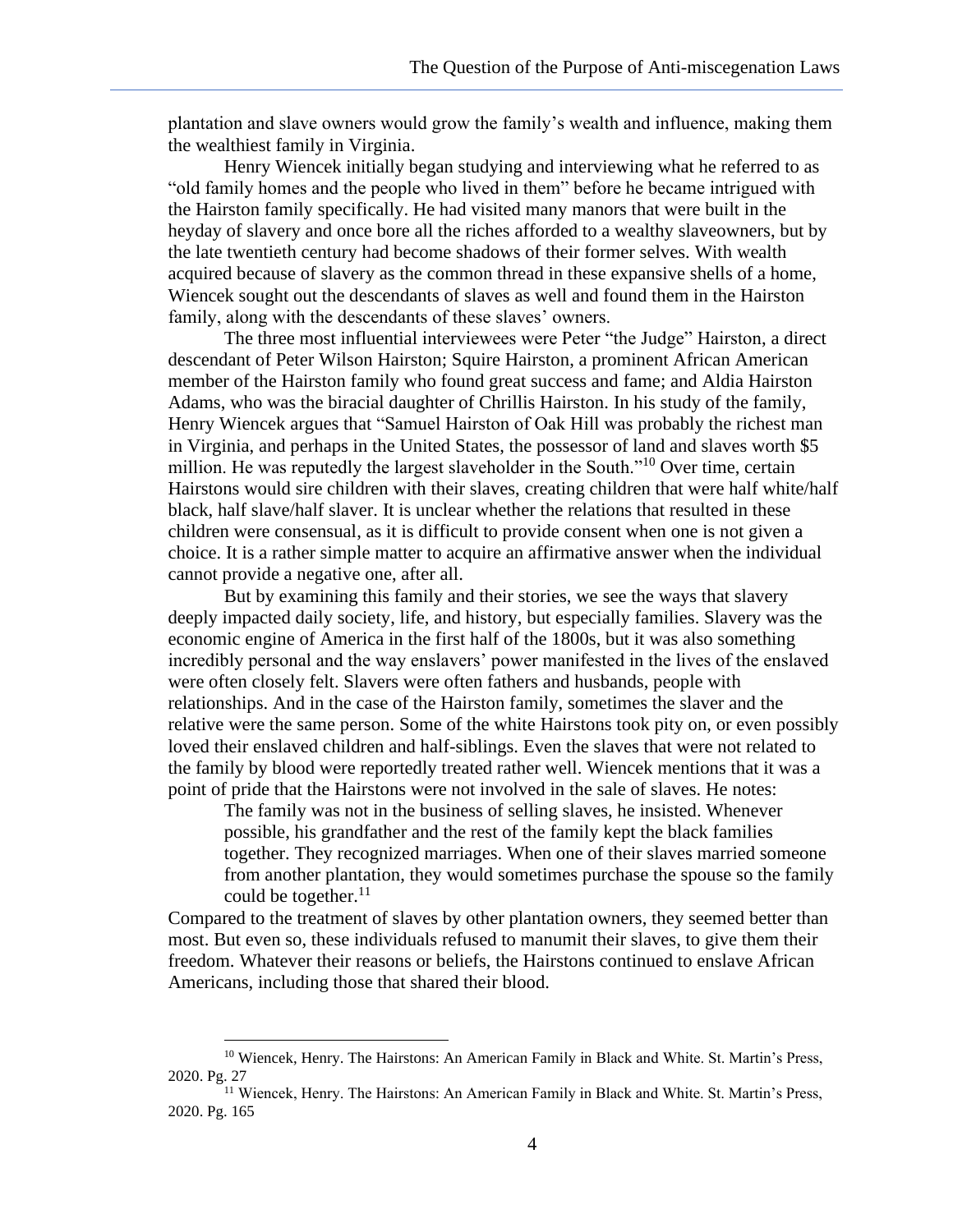It is possible that to the majority of the Hairston family, and to most Americans in the Antebellum period, that one's property and reputation mattered significantly more than their blood relations. This seemed especially true when it came to people or relatives of color. Anti-miscegenation laws served to maintain white supremacy through the denial of property, status, and even love to African Americans and this will be illustrated through the exploration of three primary narratives within the Hairston family.

The research focused primarily on three specific members of the Hairston family. Samuel H Hairston was prosecuted and fined for the crimes of cohabitation and fornication with a slave woman. Robert Hairston was shunned by his contemporary Mississippi slave owners for filling his home with slaves. And Elizabeth "Chrillis" Hairston was denied her freedom and her father's fortune for her mixed-race heritage. These three individuals all suffered from the laws of their time that prevented marriage between people that loved one another for a reason wildly out of their control: the color of their skin.

Cohabiting and fornication was referred to as "living in sin" by court documents related to a criminal case involving one Samuel H Hairston.<sup>12</sup> Samuel H Hairston was romantically involved with a slave by the name of Julia. The documents, perhaps intentionally, omitted the identity of Julia's owner, describing her as the slave of " Hairston." This might have been because the Hairston family often had complicated webs of ownership among slaves, and as such the court simply knew she belonged to a Hairston but not which Hairston. Or another more sinister reason might have been that the court specifically wished to obfuscate whether Samuel was within his rights by using his own slave as he pleased. Cohabitation with Julia was illegal because she was a slave, but there is a possibility that if Samuel had been married to a white woman, the crime may have gone unpunished. Concubinage was common, and while other slaveowners may have raised an eyebrow at his living in sin with a slave, not much else would have come from the situation. However, Samuel was listed as an unmarried man, and therein lied the issue. He had no wife, and therefore his living with a slave raised suspicion and accusations.

In 1860, Samuel H Hairston faced a 500 dollar fine for fornication and cohabitation.<sup>13</sup> While it is not likely that Samuel H Hairston's case was unique, it is clear that cohabitation and fornication were either not very common crimes, or not very commonly *enforced* crimes<sup>14</sup>. Perhaps it was a crime that was only enforced in the case of interracial couples. Or perhaps anyone that could marry simply would marry, so the only time that cohabitation would come into play would be in situations where the individuals could not legally marry. However, because concubinage saw no social, much less legal, repercussions, it was clear that he was prosecuted for reasons related to the race of the woman he chose to call his wife. In either case, the crimes of fornication and cohabitation were de facto enforcements of anti-miscegenation laws and beliefs.

One possible reason that Samuel Hairston faced prosecution when his married contemporaries did not might be an issue of inheritance. A slave master that took a slave

 $12$  Court documents of Samuel H Hairston's conviction for Fornication and Cohabitation, obtained from the Columbus-Lowndes Public Library. The State vs Samuel H Hairston, File # 1862

<sup>&</sup>lt;sup>13</sup> 500 dollars in 1860 would be equivalent to \$16,500 according to the Bureau of Labor's CPI

<sup>&</sup>lt;sup>14</sup> A search of the Columbus-Lowndes County Archives' legal records from 1830-1860 found very few prosecutions for fornication or cohabitation.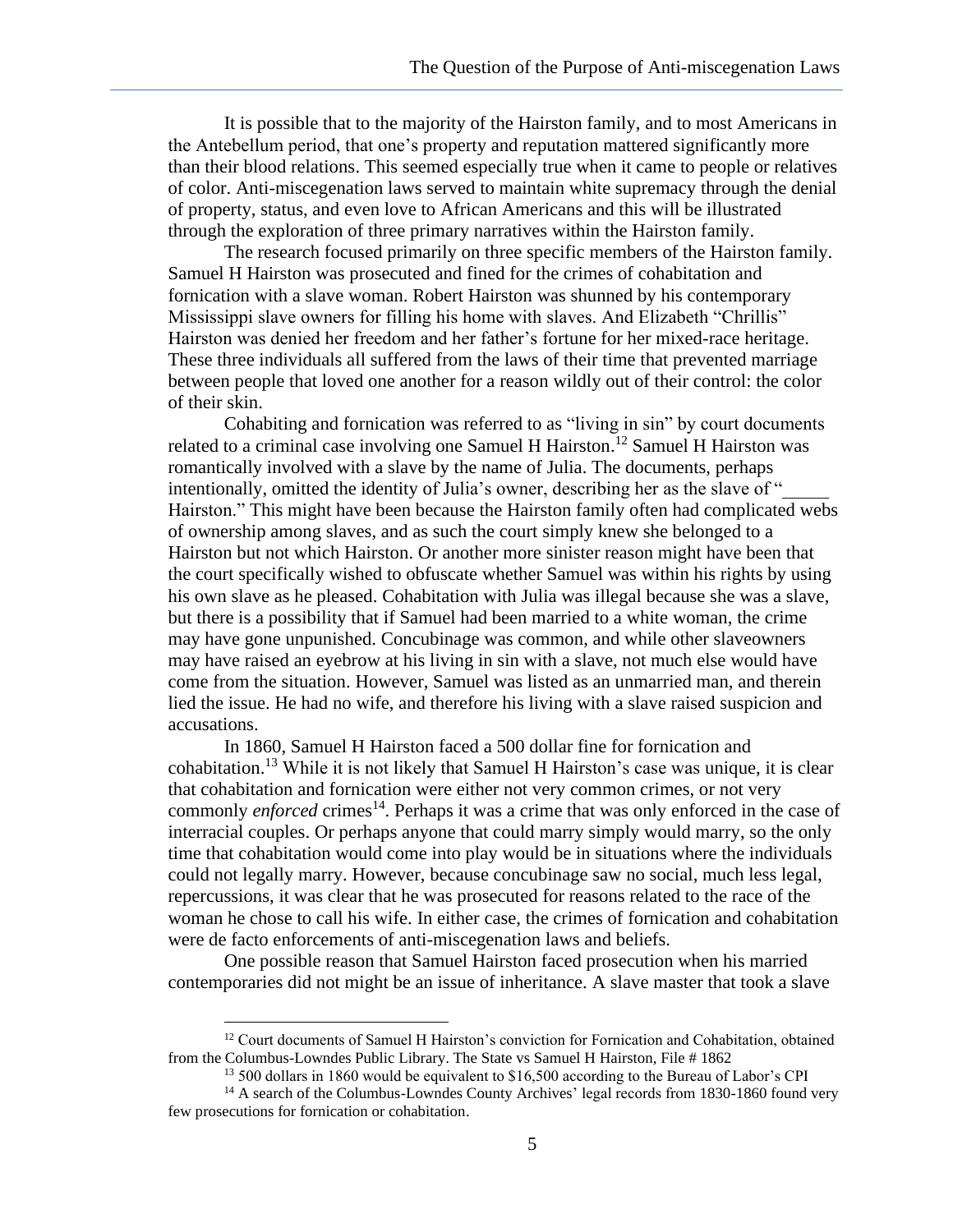woman as his wife: living with her, eating with her, and raising children with her, raised the problem of the enslaved children and wife becoming heirs to his estate instead of his white relatives. A sister, an uncle, and a nephew might all find their inheritance stripped away or at the very least reduced somewhat in the event of a new heir being created via the birth of a child or addition of a slave wife.<sup>15</sup> This option is supported by the extensive inbreeding that went on in wealthy slave owning families, especially the Hairstons.

Henry Wiencek specifically mentions several instances of this, with one of the most prevalent being when sixteen-year-old Agnes Wilson wed Samuel Hairston<sup>16</sup>, her cousin who was twenty-nine at the time. Agnes Wilson, at the age of twelve, had become the primary heir to the fortunes of Ruth Hairston-Wilson and Peter Wilson, another wealthy slaveowner. Samuel Hairston had to be coerced into this marriage, as the grandfather of Agnes, Peter Hairston commonly known as "Saura Town" Peter, had sent several ignored letters requesting for Samuel to marry Agnes. In the letters, Saura Town Peter declared how much wealth Samuel would come into by marrying Agnes, and when this wasn't enough, even threatened him, making it clear that it was ill-advised to "disregard the request of a rich uncle."<sup>17</sup>. Though Samuel had agreed to marry Agnes when she was still twelve years old, the wedding did not take place until she was sixteen years old, a more palatable age of marriage.

Another interesting wealth-consolidating marriage occurred at around the same time. Ruth, Agnes' mother, married Robert Hairston, Samuel's brother. With this marriage, the brothers also became father and son in law, and a child of Robert and Ruth would be Agnes' sibling and cousin simultaneously; all in the name of consolidating wealth. This second marriage ensured that the Wilson and Hairston fortunes would remain with the Hairstons for at least another generation.

In addition to the intermarriage going on, there was a good bit of attempting to marry into other wealthy families to increase and consolidate property. Inheritance was a crucial aspect of life for this family, and likely for other property owners as well. Property owners, specifically white male property owners, were the only individuals considered "electors" by the 1817 Constitution of Mississippi. <sup>18</sup> As such, these men wrote laws to retain wealth and power; they refused to share it, hence the prevention of allowing African Americans to own property (and pay a tax) and potentially become electors.

Perhaps another reason that Samuel H Hairston's cohabiting with a slave woman turned heads was that if she were to be treated as his wife, she would need to be shown the same amount of respect as him. The Hairston family was fabulously wealthy. Wiencek describes George Hairston as "the largest land and slave owner in the State [of

<sup>15</sup> Pearce, C.d. "Jones, Bernie D. Fathers of Conscience: Mixed-Race Inheritance in the Antebellum South." CHOICE: Current Reviews for Academic Libraries. American Library Association CHOICE, January 1, 2010.

<sup>&</sup>lt;sup>16</sup> Wiencek, Henry. The Hairstons: An American Family in Black and White. St. Martin's Press, 2020.

<sup>&</sup>lt;sup>17</sup> Wiencek, Henry. The Hairstons: An American Family in Black and White. St. Martin's Press, 2020. Pg. 132

<sup>&</sup>lt;sup>18</sup> As displayed in Article 3, Section 1 of the 1817 Mississippi Constitution. Accessed at "The Mississippi Constitution of 1817 -." https://www.mshistorynow.mdah.ms.gov/issue/mississippiconstitution-of-1817.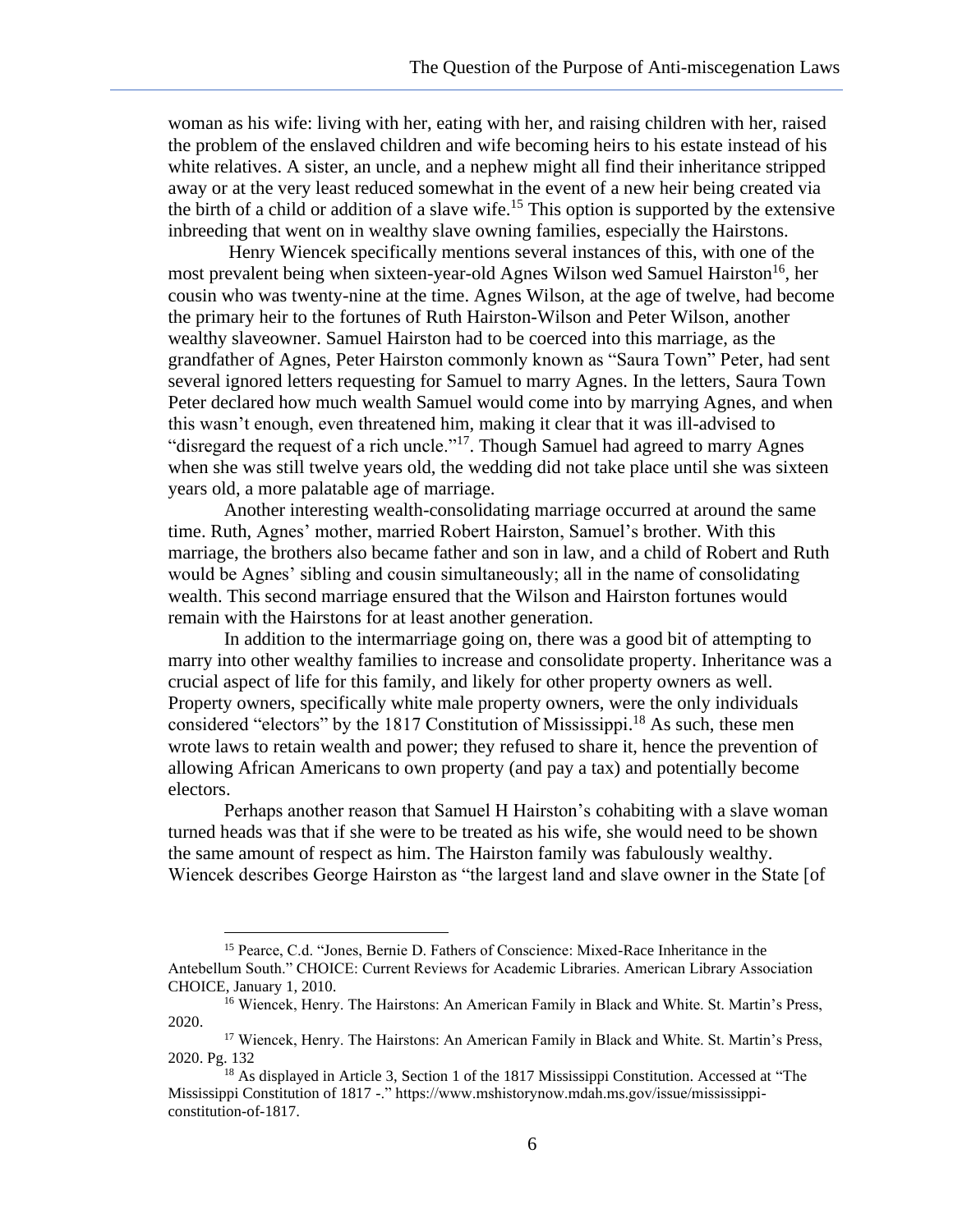Virginia]"<sup>19</sup> and he had owned 238,000 acres of land, not including his holdings outside of Henry County. Another anecdote that Wiencek shares of the Hairston family's wealth was Watt Hairston who in 1876 paid a 5-dollar speeding fine with 10 dollars, because he planned on speeding on his way out of town as well. The speeding fines were implemented specifically for Watt Hairston. The point was their level of wealth commanded a certain level of respect and a belief that they were above the law. Another individual repeatedly speeding would have likely been thrown in jail, but Watt Hairston's wealth protected him from that.

Samuel H Hairston was not the only member of his family to take a slave woman as his unlawful wife. A relative of his by the name of Robert Hairston had also made it a point to treat his slaves like family and lived with Elizabeth, his slave, as his wife. In addition to giving his slaves so much autonomy that they were considered "free in everything but name," Robert even set black Hairstons in charge of plantations. These Hairstons were unfortunately harassed and beaten by their white neighbors, another testament to the unfairness that even free coloreds may have faced in Mississippi.<sup>20</sup>

Robert was also described by contemporaries as living far beneath his means. Weincek states, "With evident disgust, people took note of how he lived and saw where his affections lay 'The house was not suitable for a family of his wealth but would do for such an one as he had with him—composed entirely of servants.<sup>"21</sup> Of note is that this is the same Robert Hairston that had married Ruth, the mother of Agnes and one of the two heirs to the combined Hairston and Wilson fortunes. Robert and Ruth had had a falling out in an unknown year, and Robert fled from Virginia to Mississippi with his slaves. He never legally divorced Ruth, but he did consider one of his slaves, a woman by the name of Elizabeth, as his true wife, even going so far as to purchase a ring for her as evidence of his feelings toward her.<sup>22</sup> It is possible that Robert Hairston also married Ruth due to Saura Town Peter's machinations rather than for his own desire to do so. What is clear is that Robert had no children with Ruth; his first child Chrillis was born by Elizabeth when Robert was in his sixties. $23$ 

Chrillis was born between 1845 and 1847. The birth of this child brought complications with it, which Robert chose to procrastinate in handling. However, as his death approached, Robert Hairston hastened to put together his last will and testament. In it, he attempted to manumit his daughter Chrillis, and name her as his sole heir. Weincek argues the white family was "Stunned by this amazing document, which dashed their expectations of instant wealth and dynastic consolidation, they burst into Robert's room and raged at him as he lay on his deathbed..."<sup>24</sup> The white family was furious and could

<sup>&</sup>lt;sup>19</sup> Wiencek, Henry. The Hairstons: An American Family in Black and White. St. Martin's Press, 2020. Pg. 89

<sup>&</sup>lt;sup>20</sup> Wiencek, Henry. The Hairstons: An American Family in Black and White. St. Martin's Press, 2020. Pg. 159

<sup>&</sup>lt;sup>21</sup> Wiencek, Henry. The Hairstons: An American Family in Black and White. St. Martin's Press, 2020 Pg. 159

<sup>22</sup> Wiencek, Henry. The Hairstons: An American Family in Black and White. St. Martin's Press, 2020. Pg. 159

<sup>&</sup>lt;sup>23</sup> Wiencek, Henry. The Hairstons: An American Family in Black and White. St. Martin's Press, 2020 Pg. 159

<sup>35</sup> Wiencek, Henry. The Hairstons: An American Family in Black and White. St. Martin's Press, 2020 Pg. 160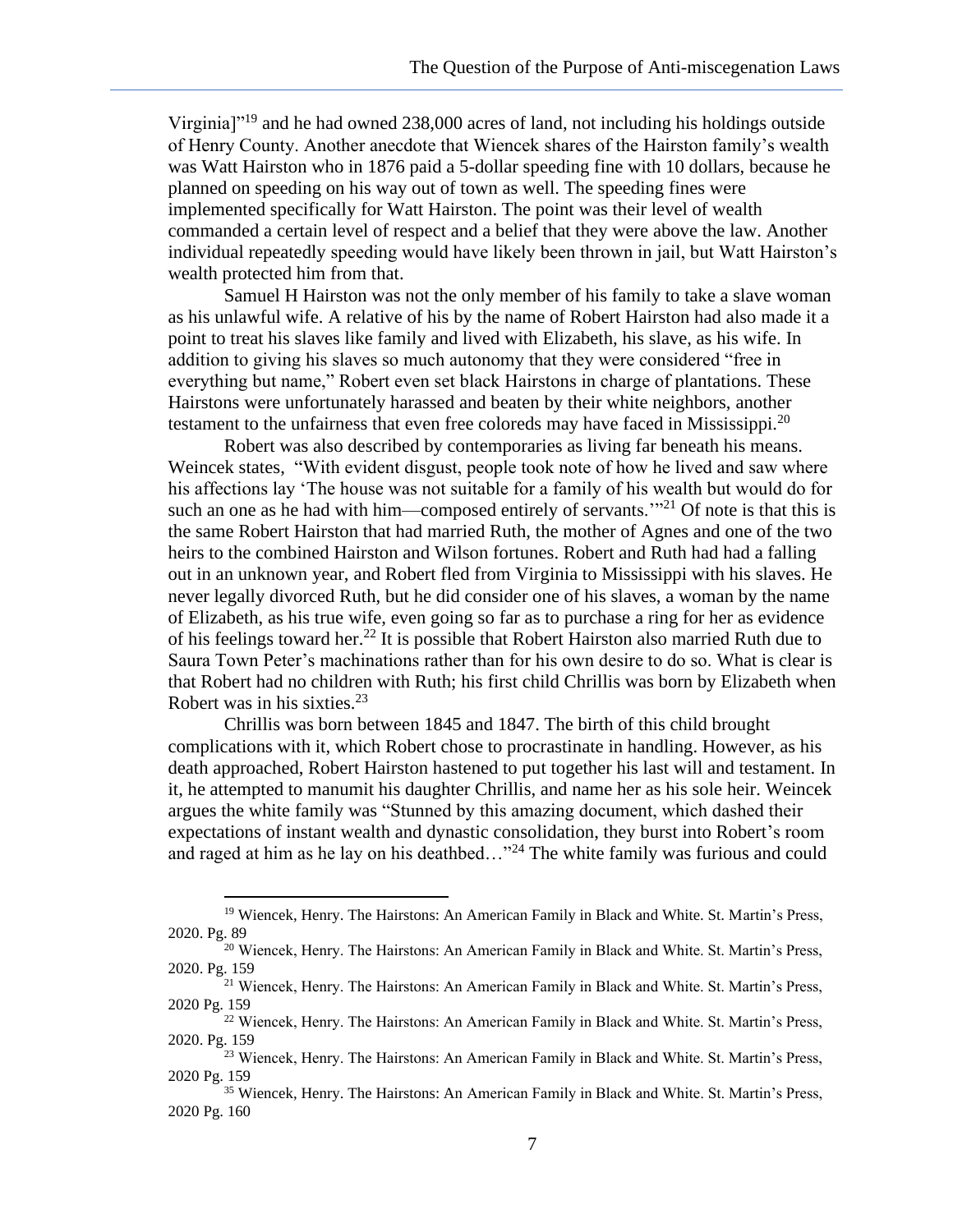hardly fathom such a decision. Chrillis would be free, and she would own all of the property, slaves including, that her father controlled. This would have put Chrillis in an odd situation, as she would have been considered the owner of her own mother as well.

Or at least she would have been if the law had allowed for that. The Hairston family felt cheated of the inheritance that they believed they deserved, took legal action, and the courts took their side. <sup>25</sup> Indeed, the legal battle for Chrillis was steep. First, Robert had never divorced Ruth, so she was still the primary heir at the time of his death. As his wife, Ruth was entitled to half of the property of the deceased. Robert's marital status was indeed debatable, as he had fled Virginia and considered Mississippi his domicile.<sup>26</sup> To ensure that the property stayed within the family, the relatives argued against this point. It is likely that they would have argued his departure and taking up residence in Mississippi as his new domicile qualified as a divorce if not for the risk of losing their inheritance entirely. However, they were willing to sacrifice a portion of their inheritances if it meant that they at least got one.

Of interest is the reason behind why Robert Hairston did not attempt to manumit any of his slaves until his death. Of special note is that only his daughter would have been freed and would have become their new owner. The slaves were treated as his family, and there was evidence that he cared for them, and perhaps even loved them. He erected a hospital for his slaves, granted them autonomy, and even lived as married with one of his slaves.<sup>27</sup> So why might he have refused to free them?

One potential reason is that manumission was an extensive, and expensive, process. In Mississippi specifically, manumission required the free colored person to be removed from the state.<sup>28</sup> Legislators claimed this was because free people of color encouraged slave revolts and laziness. In addition to losing the value of the slave by releasing them, the former slave owner would also need to finance the removal of the slave, including rations and transportation costs. The slaveowner was also responsible for the former slave being able to support themselves for a time before being able to acquire work. Benjamin Joseph Klebaner argued that this was to prevent vagrancy and the public needing to finance the former slave. Another argument for this law was that it prevented a slaveowner from surrendering the cost of maintaining the slave "under the guise of humanitarianism."<sup>29</sup> Slaves, while significantly cheaper than actually paying one's workers, still incurred a cost. A slaveowner needed to own enough land to house the slaves and have enough money and/or crops to feed their slaves. And based on the wording of the legislation, it was possible that slaveowners had begun to free their slaves

<sup>25</sup> "Hairston v. Hairston, 27 Miss. 704 (1854) | Caselaw Access Project." Accessed November 20, 2021. [https://cite.case.law/miss/27/704/.](about:blank) The Appellate Decision by the Supreme Court of Mississippi in George Hairston v Ruth Hairston that declared Ruth the primary heir of Robert Hairston's estate as his widow.

<sup>&</sup>lt;sup>26</sup> "The Mississippi Married Women's Property Act Of 1839 - Vignettes - Hancock County Historical Society." Accessed November 27, 2021.

https://www.hancockcountyhistoricalsociety.com/vignettes/the-mississippi-married-womens-property-actof-1839/..

<sup>&</sup>lt;sup>27</sup> Wiencek, Henry. The Hairstons: An American Family in Black and White. St. Martin's Press, 2020. Pg. 157

 $28$  Klebaner, Benjamin Joseph. "American Manumission Laws and the Responsibility for Supporting Slaves." The Virginia Magazine of History and Biography 63, no. 4 (1955): 443–53.

<sup>&</sup>lt;sup>29</sup> Klebaner, Benjamin Joseph. "American Manumission Laws and the Responsibility for Supporting Slaves." The Virginia Magazine of History and Biography 63, no. 4 (1955): 443–53.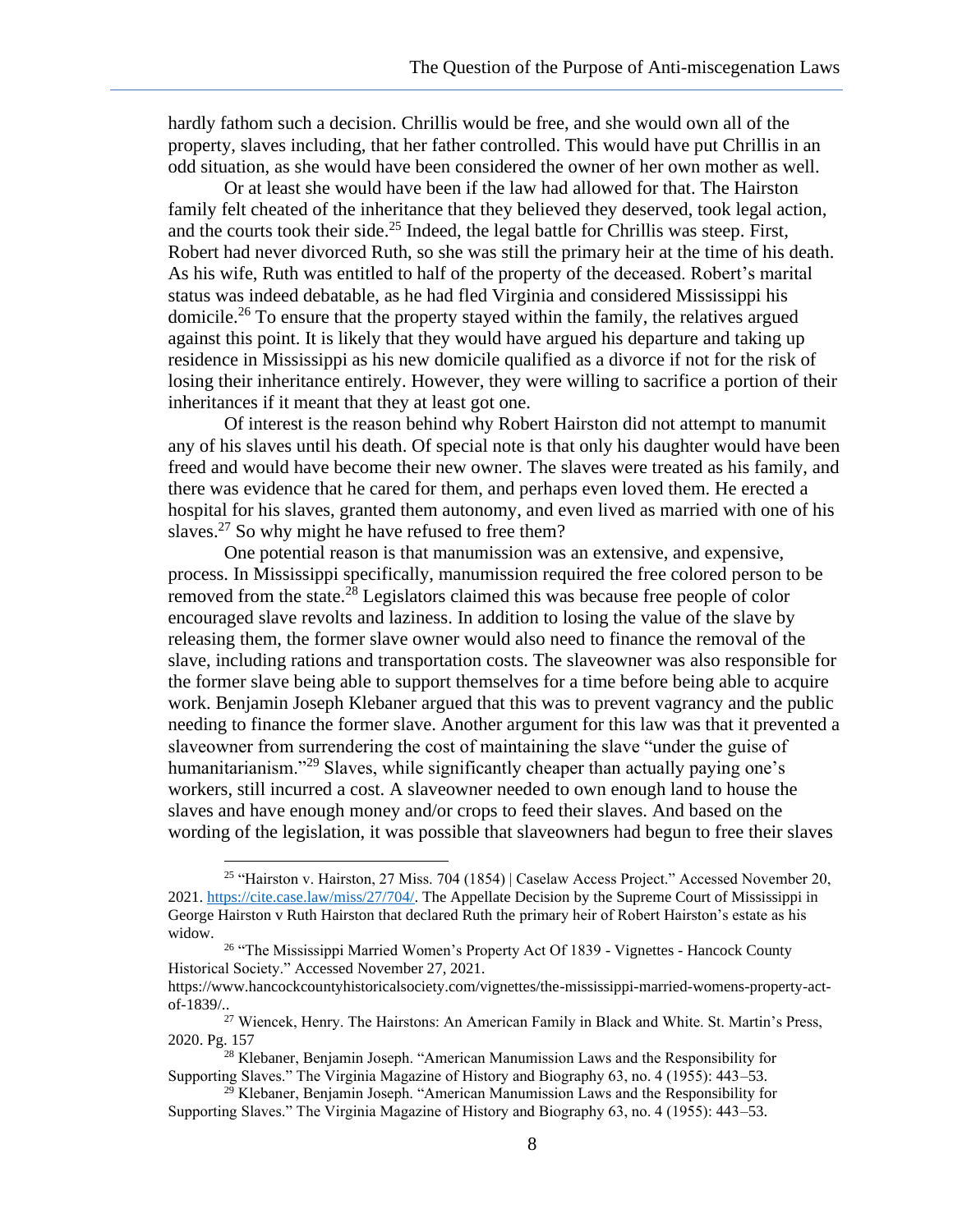claiming reasons relating to their personhood. It was more likely that it was a money saving tactic in the wake of crop prices dropping, or other financial woes. As such, laws were enacted to prevent this practice, as the cost of feeding a free, unemployed colored person fell to the community's tax dollars.

Manumission would have also split up the family. Robert Hairston would have needed to either move with his former slaves to a new home in a more tolerant state or be separated from the people he cared for. The family could potentially be happier as freed coloreds, but that would have likely cost Robert's happiness in the process. It is impossible to know for sure how Robert Hairston felt about his slaves. But his fleeing to Virginia (where he had a white wife, his family's large manor and much of his property) suggested that he valued the slaves he took with him and his new slave wife Elizabeth more than what he had left behind.

Additionally, Hairston did not bother to emulate much of what he had left behind, claiming that old men that build large houses often died right after, and that he was content.<sup>30</sup> Despite possessing the wealth necessary to do so, Robert Hairston refused to live a life of opulence. Perhaps his home, made of plain wood, and inhabited by his family of slaves, made him happy.

Unfortunately, freeing his slaves did not guarantee them security from slavery. The Antebellum North and South were dangerous places for even freed people of color, especially after the Fugitive Slave Act of 1850. There would be very little to stop a freed slave from being captured and sold back into slavery, as Mississippi assumed any colored person was a slave, and any individual that failed to provide proof of their freedom could be sold at auction. The Fugitive Slave Act ensured that even escape to a free state did not predicate continued freedom.<sup>31</sup> Even possessing freedom papers was not always adequate protection against unscrupulous slave catchers. If sold back into slavery, the slaves' lives could have become drastically worse with how other Mississippian slave masters treated their slaves. According to Weincek, "Life on the Mississippi frontier in the 1830s wrought changes in some white people. It was a far harsher place for slaves than Virginia."<sup>32</sup> Even living with Robert Hairston, a slave with too much autonomy was captured and thrown in jail, only to be released once Robert claimed the man as his own.<sup>33</sup> This event resulted in Robert being warned about keeping his slaves equipped with paperwork that would help maintain their freedom.

It was also possible that Robert Hairston did not even legally own the slaves that lived with him in Mississippi. The inbreeding and inheritance of the Hairston family meant that if Robert surrendered his stake, a less lenient relative might claim theirs. Peter Wilson Hairston was quoted by Wiencek as saying "And he didn't own the slaves

<sup>30</sup> Wiencek, Henry. The Hairstons: An American Family in Black and White. St. Martin's Press, 2020. Pg. 157

<sup>31</sup> Vaughn, Vanessa E. "Volume 1: ANTEBELLUM LAW AND POLITICS: Fugitive Slave Act..: Defining Documents: Manifest Destiny & the New Nation (1803-1859)." Defining Documents: Manifest Destiny & the New Nation (1803-1859), 8/1/2013 2013, 70–80.

 $32$  Wiencek, Henry. The Hairstons: An American Family in Black and White. St. Martin's Press, 2020. Pg. 157

<sup>&</sup>lt;sup>33</sup> Wiencek, Henry. The Hairstons: An American Family in Black and White. St. Martin's Press, 2020 Pg. 158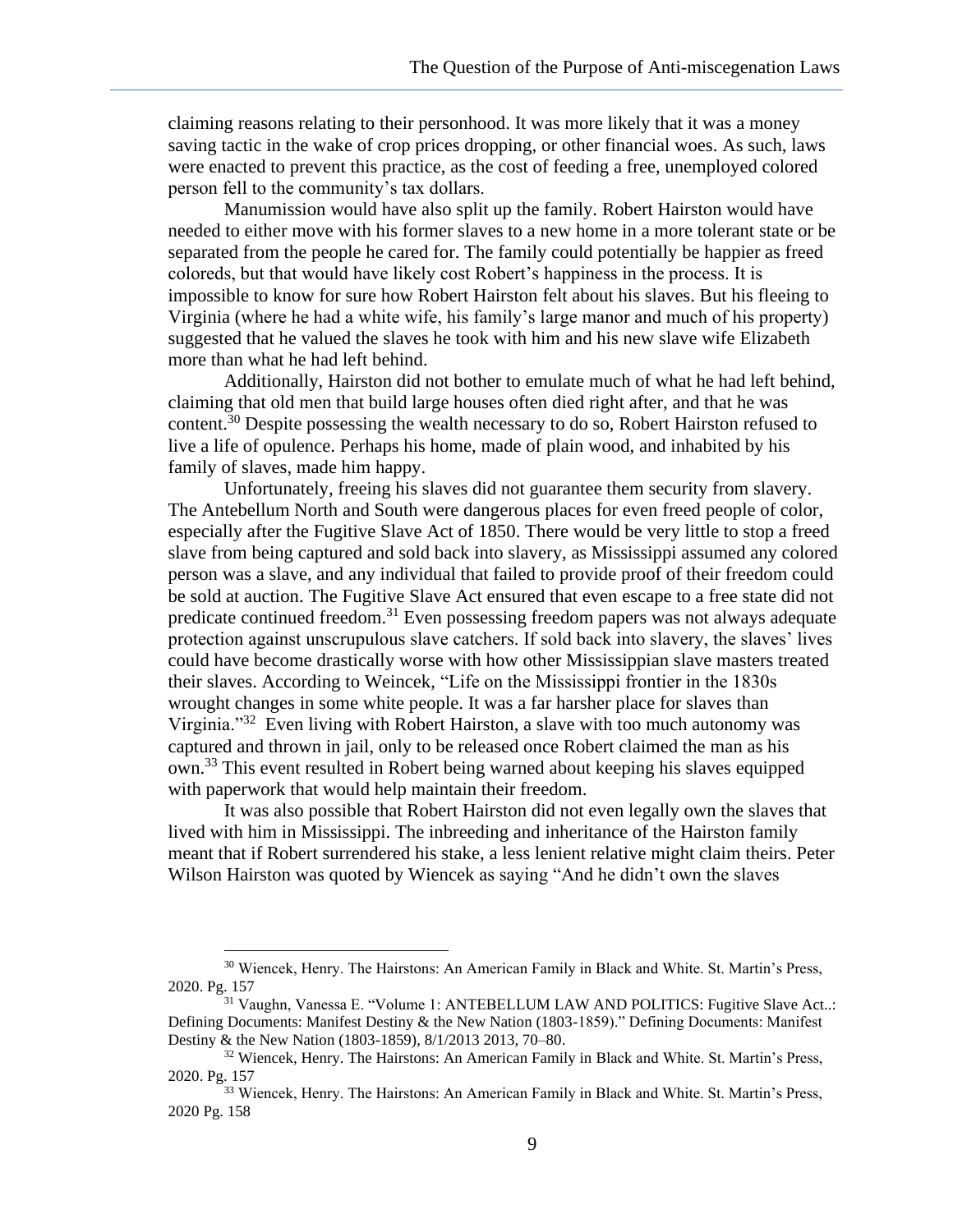outright—his title was all mixed up with his grandmother and the rest of the family."<sup>34</sup> This answer was in response to a question of if Peter "The Judge" Hairston would have freed the slaves if he was in his grandfather's shoes. The Hairston family tree was rather complicated as there was constant incest and intermarriages. According to Weincek, "The ownership of the Hairston slaves was particularly muddled—it was virtually a collective ownership."<sup>35</sup> Even if Robert Hairston wanted to, he likely could not free his slaves, aside from Chrillis, whom he likely had sole ownership of.

A less charitable explanation for Robert's refusal to manumit his slaves was that perhaps he enjoyed the authority and power that came from owning his family. A similar situation occurred with Thomas Jefferson and Sally Hemmings. Sally Hemmings was the half-sister and slave of Martha Jefferson, Thomas Jefferson's wife. Before the marriage of Thomas and Martha, Sally Hemmings was the property of her half-sister. And she reportedly bore a strong resemblance. But the blood relation, and the family resemblance were not sufficient to warrant her freedom.

Martha Jefferson passed away, leaving Sally Hemmings and the rest of Martha's slaves to Thomas. And in time, Thomas Jefferson took her as a concubine or mistress. Jefferson travelled to Paris and took Hemmings with him. Slavery was illegal in France and Jefferson had to pay Hemmings for her services. Hemings' monthly wage was 12 livres, which was equivalent to 2 US dollars. <sup>36</sup> Additionally, while in Paris, Hemmings enjoyed a greater deal of freedom and autonomy. She used this freedom to pick up skills such as bartering and made herself essential to Jefferson. However, Jefferson wished to return to Virginia, which Hemmings disagreed with. Virginia held an unfavorable situation for Hemmings, as she was significantly freer and was actually paid while in France. Hemmings begrudgingly agreed to return to Virginia on a few conditions: she would be treated well, and her children would be freed from slavery upon their 21<sup>st</sup> birthdays.<sup>37</sup> In returning to Virginia, Hemmings faced an interesting set of relationships. As the children of Thomas and Martha Jefferson, Hemmings' nieces and nephews held authority over her.

For Jefferson's part, Hemings greatly resembled his late wife whom he loved. Perhaps this helps to explain his choice in concubine. Additionally, taking her to France had bettered Hemings' status as she had picked up homemaking skills such as sewing and other household or wifely duties. What seemed to be even more important, however, was the power that Jefferson held over Hemings as her owner. One could disobey a father or husband in ways that did not extend to a slave master. This power imbalance was very favorable for Thomas Jefferson and could be why even when she initially refused to return to Virginia, Jefferson insisted on it instead of either leaving her in France or remaining there with her. This relationship may have served as an example for Robert Hairston, as he was a wealthy and educated slave owner raised during Jefferson's presidency. Jefferson's presidency began in 1801, and Hairston was born in 1785.

<sup>34</sup> Wiencek, Henry. The Hairstons: An American Family in Black and White. St. Martin's Press, 2020. Pg. 36

<sup>35</sup> Wiencek, Henry. The Hairstons: An American Family in Black and White. St. Martin's Press, 2020. Pg. 133

<sup>&</sup>lt;sup>36</sup> "Sally Hemings | Life of Sally Hemings." Accessed November 21, 2021. https://www.monticello.org/sallyhemings/.

<sup>&</sup>lt;sup>37</sup> "Sally Hemings | Life of Sally Hemings." Accessed November 21, 2021. https://www.monticello.org/sallyhemings/.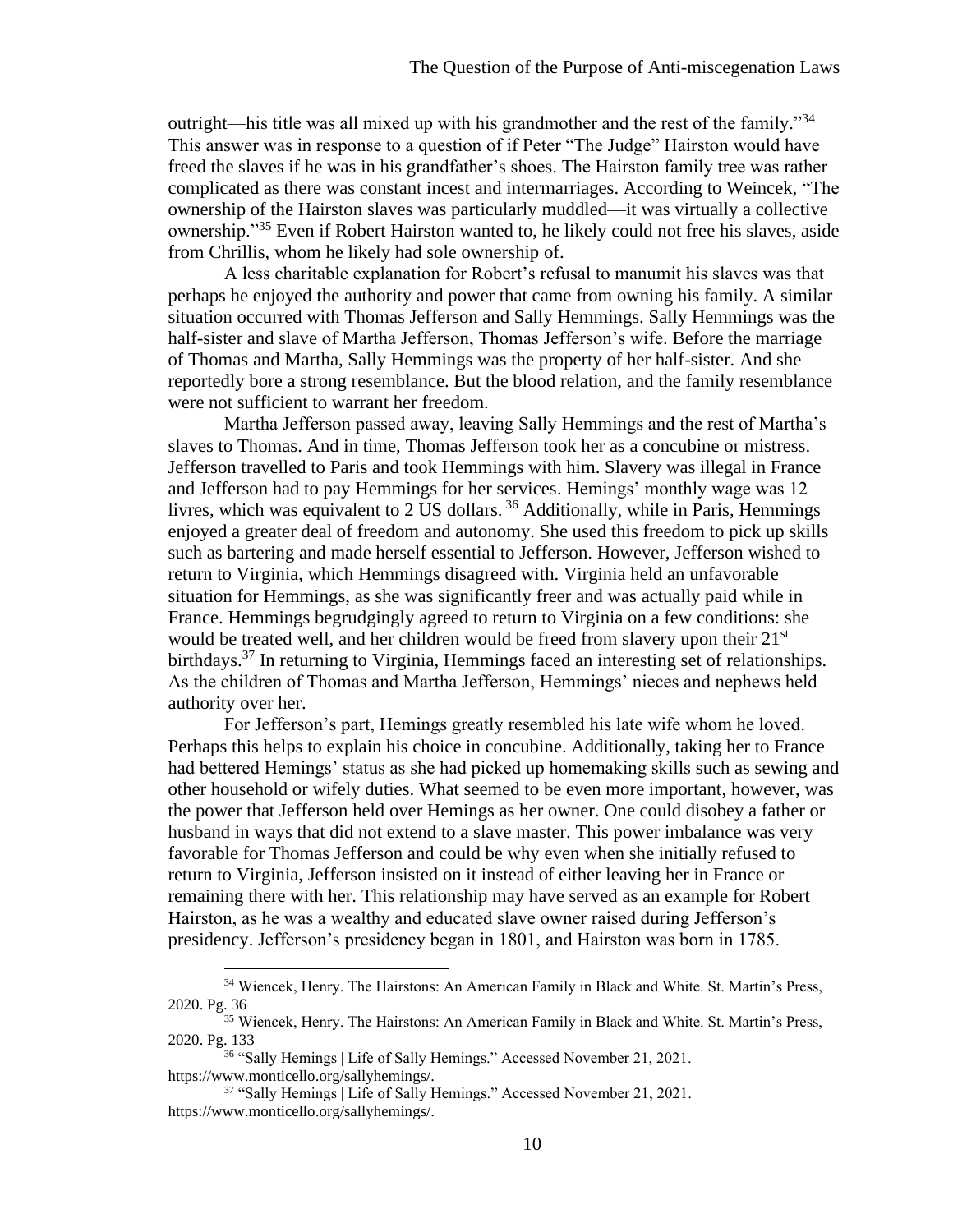Whatever Robert Hairston's reasons were, he chose not to manumit his slaves in life. He seemed to enjoy his life in Mississippi somewhat as he remained there instead of returning to Virginia where his legal wife lived and where a larger portion of his fortune lay. In his last will and testament, Robert excluded his legal wife Ruth but bequeathed five slaves to George Hairston (a like-minded relative and the executor of his will).<sup>38</sup> Despite the failure to properly manumit Chrillis, it was clear that he wished for her to be his sole heir.

Perhaps it was a combination of reasons that led to Robert making this decision. Perhaps he could only manumit Chrillis, or perhaps he wished for her to have the same wealth and security that a white child of his would have been entitled to. No matter his intentions, Robert was unsuccessful. And Chrillis virtually vanished.<sup>39</sup> Wiencek initially feared the worst, that she had been killed, but instead she was sold. He had difficulty tracking down the story of Chrillis as records related to her were difficult to corroborate or even find. Chrillis' name showed up in the archives with different spellings: "Chrimbell, Chrimbill, Chrimbiel, Chimchild, Chemiel, Chrischil and several unintelligible variants." If the girl's name couldn't even be agreed upon by the various records, could anything be trusted? In fact, one archivist had transcribed manumitted as maintained instead. It was unclear whether this was done maliciously, or even intentionally.<sup>40</sup> As such, when Wiencek found a record claiming that Chrillis had died, he was incredulous and continued his search.

That record was wrong. The Hairstons had absconded with Chrillis, taking her to a different plantation while she was still too young to recall her father, and hid her identity from her. Chrillis' new name was Elizabeth (but she shall be referred to as Chrillis throughout). <sup>41</sup> Chrillis was approximately 20 years old at the point of Emancipation, and she chose to move to George Hairston's plantation, where her mother Elizabeth still lived and worked. Major George Hairston was the same man who wrote Robert Hairston's will which attempted to manumit Chrillis, and in the battle over Robert's property/inheritance he had purchased Elizabeth. It is unclear why he did so, but it is possible that he did so as a way of protecting Elizabeth and Chrillis, who the rest of the family had reason to dislike and distrust.<sup>42</sup>

When Chrillis lived and worked with Major George, they fell in love and were married. They had six children together and "Major George put all their children in his name."<sup>43</sup> This was incredibly important because Emancipation did not immediately remove the stigma of inter-racial marriage or mixed-race inheritance. Additionally, other contemporary mixed couples gave the children the mother's last name as an attempt to

<sup>38</sup> Wiencek, Henry. The Hairstons: An American Family in Black and White. St. Martin's Press, 2020. Pg. 160

<sup>&</sup>lt;sup>39</sup> Wiencek, Henry. The Hairstons: An American Family in Black and White. St. Martin's Press, 2020. Pg187

<sup>40</sup> Wiencek, Henry. The Hairstons: An American Family in Black and White. St. Martin's Press, 2020. Pg. 186

<sup>41</sup> Wiencek, Henry. The Hairstons: An American Family in Black and White. St. Martin's Press, 2020. Pg. 202

<sup>42</sup> Wiencek, Henry. The Hairstons: An American Family in Black and White. St. Martin's Press, 2020. Pg. 202

<sup>43</sup> Wiencek, Henry. The Hairstons: An American Family in Black and White. St. Martin's Press, 2020. Pg. 203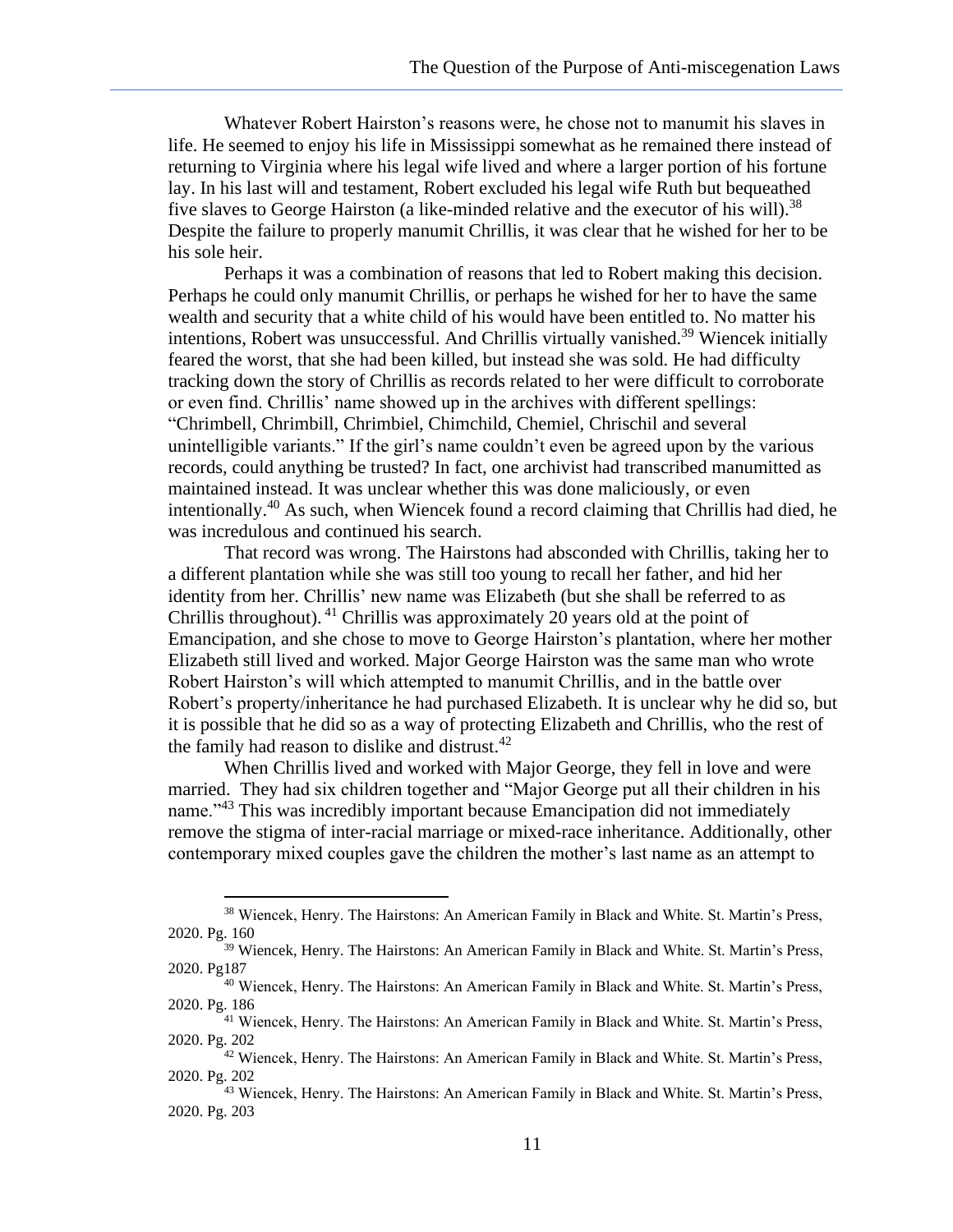hide the truth of the matter.<sup>44</sup> Major George also made sure that all of his children were given land. Unfortunately for Chrillis, Major George seemed to have neglected to leave a will that ensured her inheritance.

As such, upon the death of Major George, "his relatives led by his younger brother James Thomas Watt Hairston, known as J.T.W., promptly evicted Elizabeth from the property<sup>345</sup> Even 20 years after Emancipation, Major George and Chrillis' marriage was not recognized, and she was not considered his primary heir. They married during Reconstruction when anti-miscegenation, and other racist laws were temporarily repealed. In the aftermath of the Civil War, many Southern individuals who fought for the Confederacy were forbidden from seeking public office, and for a time African Americans were able to influence policy and prosper.

However, this did not sit right with the white Americans that were no longer in control. According to Weincek, "The Klan, groups of Confederate veterans, and other well-organized white groups conspired to steal the state and local elections of 1875 and install white-supremacist governments across Mississippi."<sup>46</sup> They were successful in doing so, and though Mississippi's population largely consisted of people of color, legislation lay in the hands of the white minority. And unfortunately for the African Americans, as Weincek describes, "The attitude of most white Mississippians was embodied not by men such as Major George Hairston, but by men such as his brother, J.T.W. Hairston, who complained bitterly about conditions in Mississippi after the war."<sup>47</sup> White Mississippians blamed African Americans for everything that went wrong and went out of their way to make life miserable for them. This included things like extreme physical violence such as whippings, but also refusal to recognize legal marriages.

In the absence of a will, Chrillis was left high and dry. Perhaps one reason Major George did not write a will was that he had seen how futile a will was in the case of Robert Hairston earlier. Perhaps he had hoped that Chrillis' status as his wife, and the mother of his six children would be enough to ensure her security. However, the same family that argued that a last will and testament did not supersede a widow's right of inheritance less than 40 years earlier, completely ignored a widow's rights in regard to the property of Major George. <sup>48</sup> The courts unfortunately did not see her as his legal widow, even though their marriage was legal when it occurred. This was the second time that Chrillis had found herself cheated of her inheritance by her own flesh and blood; the first time in spite of a will, and the second time for the lack of one.

Chrillis, however, refused to take this without a fight, much like she did with every other hardship she had come to face. And there were many throughout her marriage. Major George seemed to be somewhat worn down by the events he had seen in

<sup>44</sup> Wiencek, Henry. The Hairstons: An American Family in Black and White. St. Martin's Press, 2020 Pg. 203

<sup>45</sup> Wiencek, Henry. The Hairstons: An American Family in Black and White. St. Martin's Press, 2020. Pg. 204

<sup>46</sup> "Hairston v. Hairston, 27 Miss. 704 (1854) | Caselaw Access Project." Accessed November 20, 2021. [https://cite.case.law/miss/27/704/.](about:blank) Pg. 207

 $47$  Wiencek, Henry. The Hairstons: An American Family in Black and White. St. Martin's Press, 2020. Pg. 208

<sup>48</sup> "Hairston v. Hairston, 27 Miss. 704 (1854) | Caselaw Access Project." Accessed November 20, 2021. https://cite.case.law/miss/27/704/.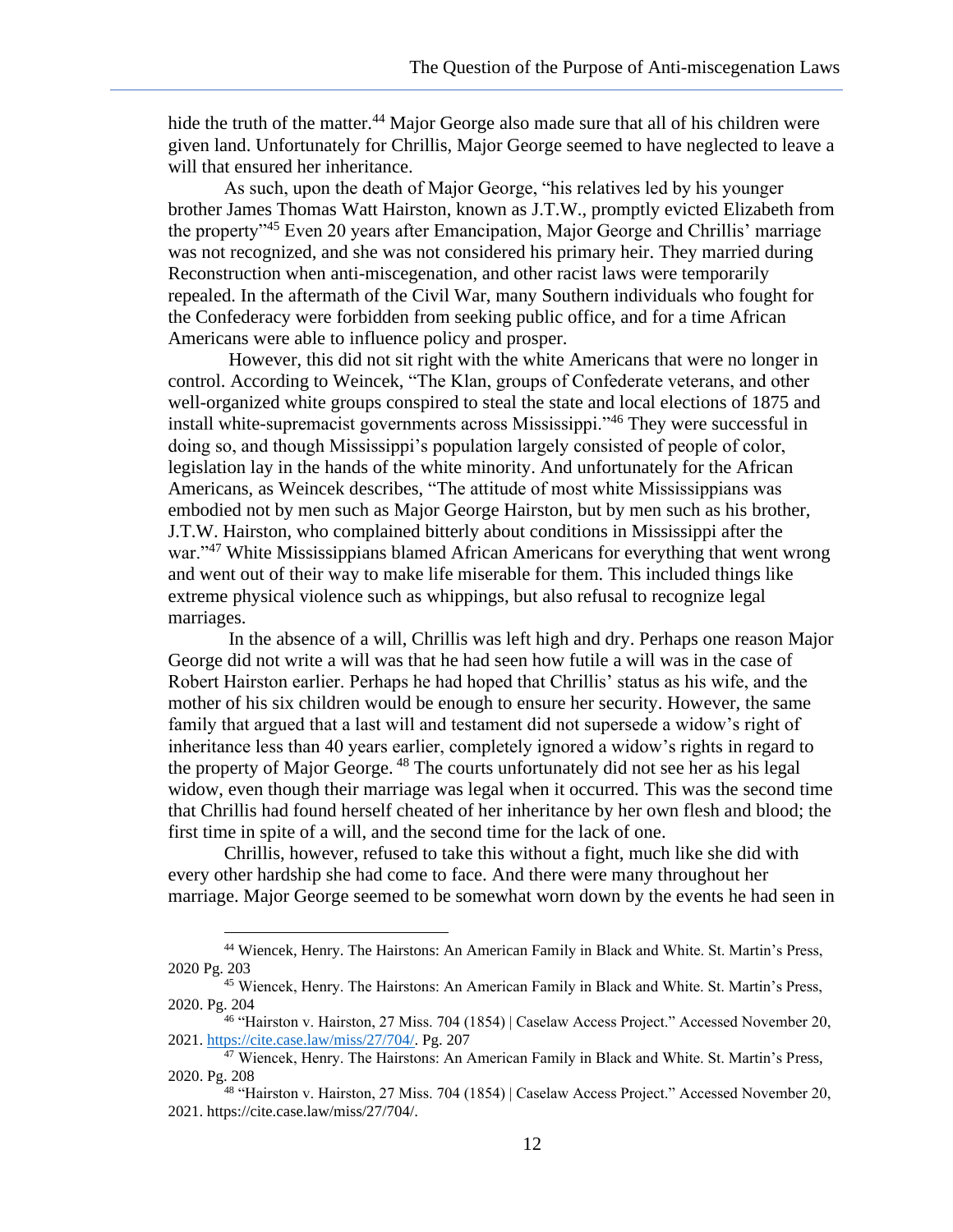his years of life. According to Weincek, "Discouraged by debts, by failed real-estate investments, and by the machinations of his own family members who tried to 'break him up,' George simply gave up."<sup>49</sup> But Chrillis refused to do so.

The 1870s might have been a terrible time for African Americans in Mississippi, but Chrillis made the most of it. When George faltered, Chrillis ensured that they succeeded. Chrillis had taken over her husband's farms almost entirely and ran her own farms as well. When George thought that land was useless or not profitable, she made it profitable. When George's creditors came knocking, she sold her own crops to pay off his debts.

She took this same tenacity and fire to court against her brother-in-law. In the 1885 case, a witness "testified that George had acknowledged his debt to Elizabeth and had meant to pay her back: 'I heard him say that he intended to leave her a home.'"<sup>50</sup> Unfortunately for Chrillis, even this testimony was not enough, and she lost this case, and the second. However, in her third attempt, she took a different approach. "She asked for repayment of loans and for 'wages,' which she substantiated with detailed accounts of the time she had spent working on her husband's behalf."<sup>51</sup> It was embarrassing, but it was her last hope. Again, the courts, colored by the racism prevalent in the state rebuffed Chrillis. J.T.W. had argued that Chrillis was merely Major George's mistress and that she did not deserve any settlement. Where J.T.W. was rather open about his distaste for Chrillis, it is possible that other members of the family were not so hateful and might have been willing to pay the back wages as it would not have harmed the family's image as much as Chrillis being a mistress or wife of Major George.

Chrillis lost this case as well, but she still refused to give up and went on to purchase more land and build another plantation to leave to her children.<sup>52</sup> Despite everything that was stacked against her, Chrillis worked to ensure that her children would be better off than she was, a task that was extremely difficult for people of color in the antebellum and Jim Crow South. But through decades of hard work both physical and mental, she was eventually able to leave her children a home, though her husband had failed to do so for her. Though the Post Civil War racist laws were laxer, this was still a monumental victory for a woman of color in the time period.

There were a variety of laws prohibiting freed African Americans from gaining large amounts of property. Legally, in Georgia, African Americans were prohibited from purchasing any real estate or real property whatsoever. "No free person of color within the state, [Indians in amity with this state excepted,] shall be permitted to purchase or acquire any real estate, or any slave or slaves…" Florida had even stricter rules according to Roy W. Copeland: "it was forbidden to buy anything from or sell anything to a free

<sup>49</sup> Wiencek, Henry. The Hairstons: An American Family in Black and White. St. Martin's Press, 2020. Pg. 208

<sup>&</sup>lt;sup>50</sup> Wiencek, Henry. The Hairstons: An American Family in Black and White. St. Martin's Press, 2020. Pg. 209

<sup>51</sup> Wiencek, Henry. The Hairstons: An American Family in Black and White. St. Martin's Press, 2020. Pg. 209

<sup>52</sup> Wiencek, Henry. The Hairstons: An American Family in Black and White. St. Martin's Press, 2020. Pg. 215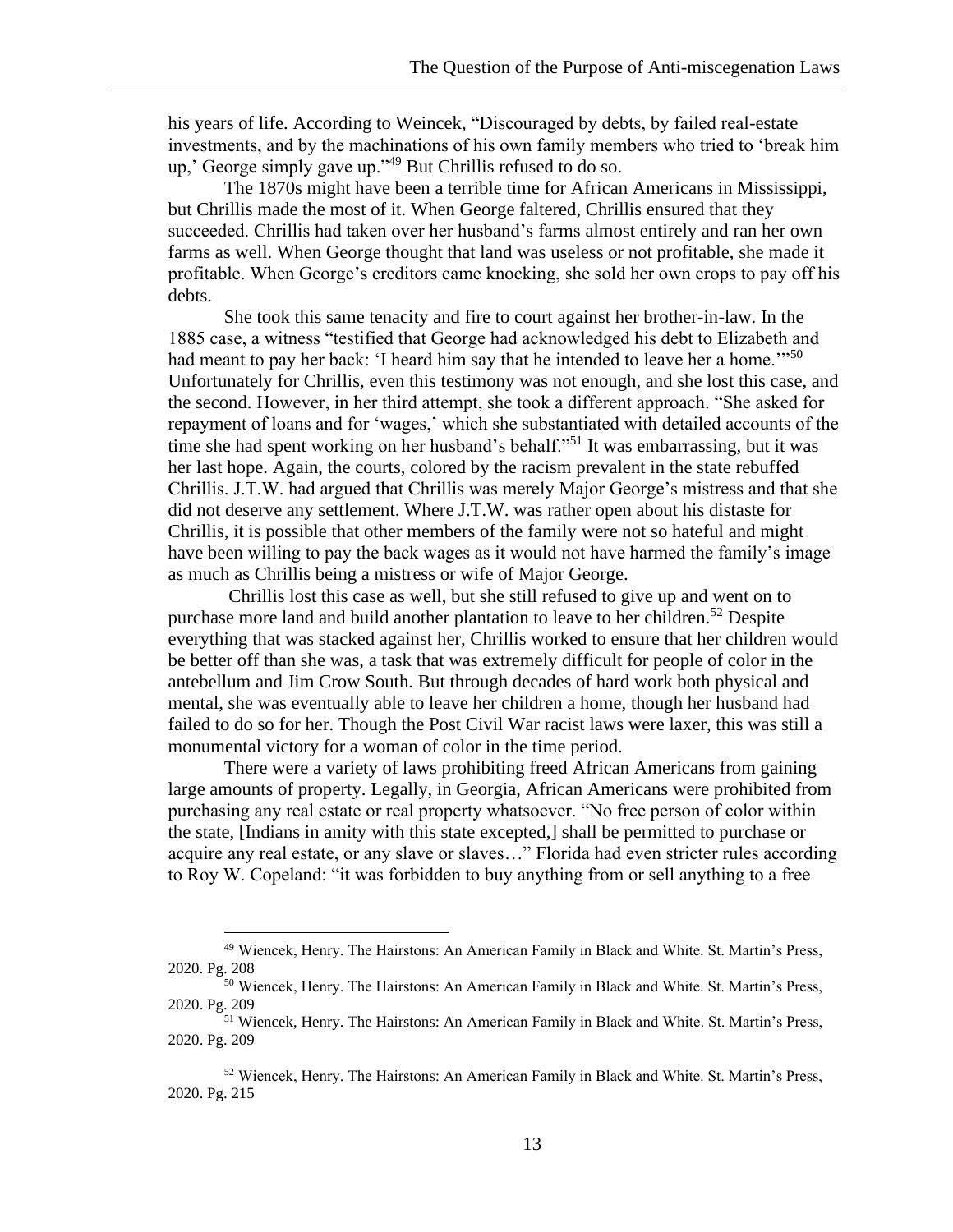negro without the consent of his guardian under a penalty of \$100 to \$500."<sup>53</sup> Many other states in the South had similar laws, not that they were necessary, as most white individuals refused to do business with black people anyway, and would often enact violence against people of color that successfully purchased property.<sup>54</sup>

Mississippi handled its free black population a bit differently, though Mississippi enacted laws to limit the number of free people of color allowed in the state.<sup>55</sup> These laws were incredibly effective. The 1850 Census recorded 295,718 white Americans, 309,878 enslaved African Americans, and only 930 free African Americans in the state of Mississippi.<sup>56</sup> Mississippi managed to keep such a low population of free black individuals by being wildly inhospitable to prevent moving to the state in the first place. And by enacting new laws that were specific to free African Americans. Mississippi also restricted slaveowners' ability to manumit their slaves.<sup>57</sup> Mississippi was ultimately not a very hospitable state for African Americans, and it led to a low influx of new people of color, as well as a larger exodus of people of color.

Most of these laws were enacted under the pretense that the existence of free black people, much like the aforementioned pampering of slaves, encouraged laziness and rebellion. As such, leaving one's freedom papers at home exposed an African American to the risk of becoming enslaved.<sup>58</sup> Mississippi assumed any person of color was a slave and required certification and testimony to the contrary. African Americans faced the opposite of "innocent until proven guilty," another aspect of their dehumanization and disenfranchisement. This assumption perhaps also contributed to the lower numbers of free people of color in the state. It is impossible to tell from surviving records whether some individuals that once were free had become slaves.

Freedom papers also cost \$3 to renew every three years.<sup>59</sup> Coupled with the various wealth-limiting practices that African Americans had to face, remaining free was a rather expensive process. None of this was necessary for free whites, which proves that free blacks in Mississippi were hardly free and the little freedom they had required constant diligence to keep.

White Americans were able to claim superiority over virtually any African American for a few reasons. Not the least of which was that an African American faced

[https://www2.census.gov/library/publications/decennial/1850/1850a/1850a-34.pdf](about:blank)

<sup>53</sup> Copeland, Roy W. "In the Beginning: Origins of African American Real Property Ownership in the United States." Journal of Black Studies 44, no. 6 (2013): 646–64.

<sup>54</sup> Copeland, Roy W. "In the Beginning: Origins of African American Real Property Ownership in the United States." Journal of Black Studies 44, no. 6 (2013): 646–64.

<sup>55</sup> "A Contested Presence: Free Black People in Antebellum Mississippi, 1820–1860 - 2000-05." Accessed November 9, 2021. https://www.mshistorynow.mdah.ms.gov/issue/a-contested-presence-freeblacks-in-antebellum-mississippi-18201860.

<sup>56</sup> Data collected using Census.gov,

<sup>57</sup> Klebaner, Benjamin Joseph. "American Manumission Laws and the Responsibility for Supporting Slaves." The Virginia Magazine of History and Biography 63, no. 4 (1955): 443–53

<sup>58</sup> "A Contested Presence: Free Black People in Antebellum Mississippi, 1820–1860 - 2000-05." Accessed November 9, 2021. https://www.mshistorynow.mdah.ms.gov/issue/a-contested-presence-freeblacks-in-antebellum-mississippi-18201860.

 $59$  \$3 in 1831, when the fee was adjusted, would be equivalent to approximately \$94 in 2021, which is quadruple the cost of a Mississippi driver's license in 2021 (\$24 for 4 years)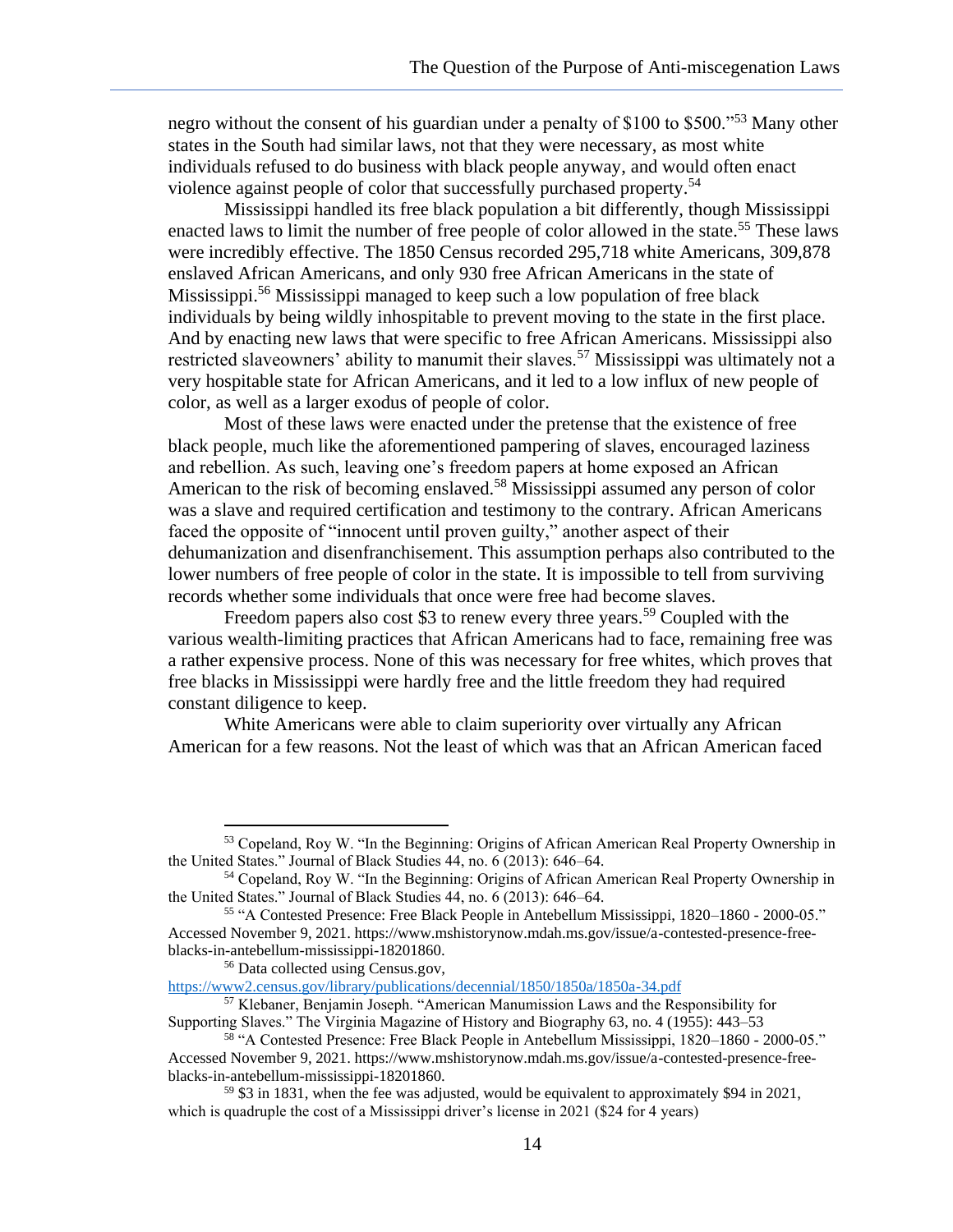major impediments to accumulating wealth.<sup>60</sup> Where a white woman that failed to acquire property could lean on their father or husband's status, anti-miscegenation laws removed that option from women of color. "Marrying up," as it is colloquially known, is even a practice in the modern world; and while the desire to maintain and consolidate wealth between families made it uncommon, it was still a possibility for some individuals. After all, if a wealthy plantation owner could fall in love with one of his slaves despite the stigma associated with African Americans, surely falling in love with a poorer individual was also possible.

Virtually any individual that married into the Hairston family would see an increase in wealth and status. Even a white woman from the middle class would see great improvements. But for an African American woman to do so would be an absolute paradigm shift. That level of status and wealth was simply incomprehensible for many. And to attach it to an African American could threaten and enrage those in power with a vested interest in not sharing that power. If one African American could become that wealthy and important, so could the rest of them.

As such, several justifications for slavery, including the forms of slavery enacted upon those that were called free, were necessary. Indeed, slavery was sometimes considered the right thing to do. By keeping a slave, one "protected African bondsmen from the specter of want and extermination that would otherwise haunt such an inferior race."<sup>61</sup> In many cases, it was believed that free people of color simply could not survive on their own and would themselves have to resort to vagrancy or theft. An ironic assumption considering that slaves were the individuals performing the majority of the manual labor. Jeremy Tewell argues that Southerners were simply following a precedent set by previous slave-using civilizations, such as the Egyptians or most notably the democratic Greeks.

Slavery was also justified using Christianity. Pro-slavery authors mentioned by J. Albert Harrill referred to the Bible's constant mention of "servants" used by the heroes of the stories as a form of God sanctioning slavery.<sup>62</sup> Servant and slave were interchangeable and meant the same thing according to "common sense." In fact, trying to interpret the term as servant instead of as slave was considered anti-Christian. Harrill continued that another argument made by pro-slavery Christians was that there were slaves specifically included in stories that were considered model Christians, upholding the values of honor and duty. $63$  Whether one believes these arguments, they were made in order to attempt to not only justify slavery but to claim that a slaveholder was a more faithful Christian than a man that did not own slaves.

 $60$  Copeland, Roy W. "In the Beginning: Origins of African American Real Property Ownership in the United States." Journal of Black Studies 44, no. 6 (2013): 646–64.

<sup>&</sup>lt;sup>61</sup> Tewell, Jeremy J. A Self-Evident Lie: Southern Slavery and the Threat to American Freedom. Kent State University Press, 2011.

<sup>62</sup> Harrill, J. Albert. "The Use of the New Testament in the American Slave Controversy: A Case History in the Hermeneutical Tension between Biblical Criticism and Christian Moral Debate." Religion and American Culture: A Journal of Interpretation 10, no. 2 (2000): 149–86. https://doi.org/10.2307/1123945.

 $<sup>63</sup>$  Harrill, J. Albert. "The Use of the New Testament in the American Slave Controversy: A Case</sup> History in the Hermeneutical Tension between Biblical Criticism and Christian Moral Debate." Religion and American Culture: A Journal of Interpretation 10, no. 2 (2000): 149–86. https://doi.org/10.2307/1123945.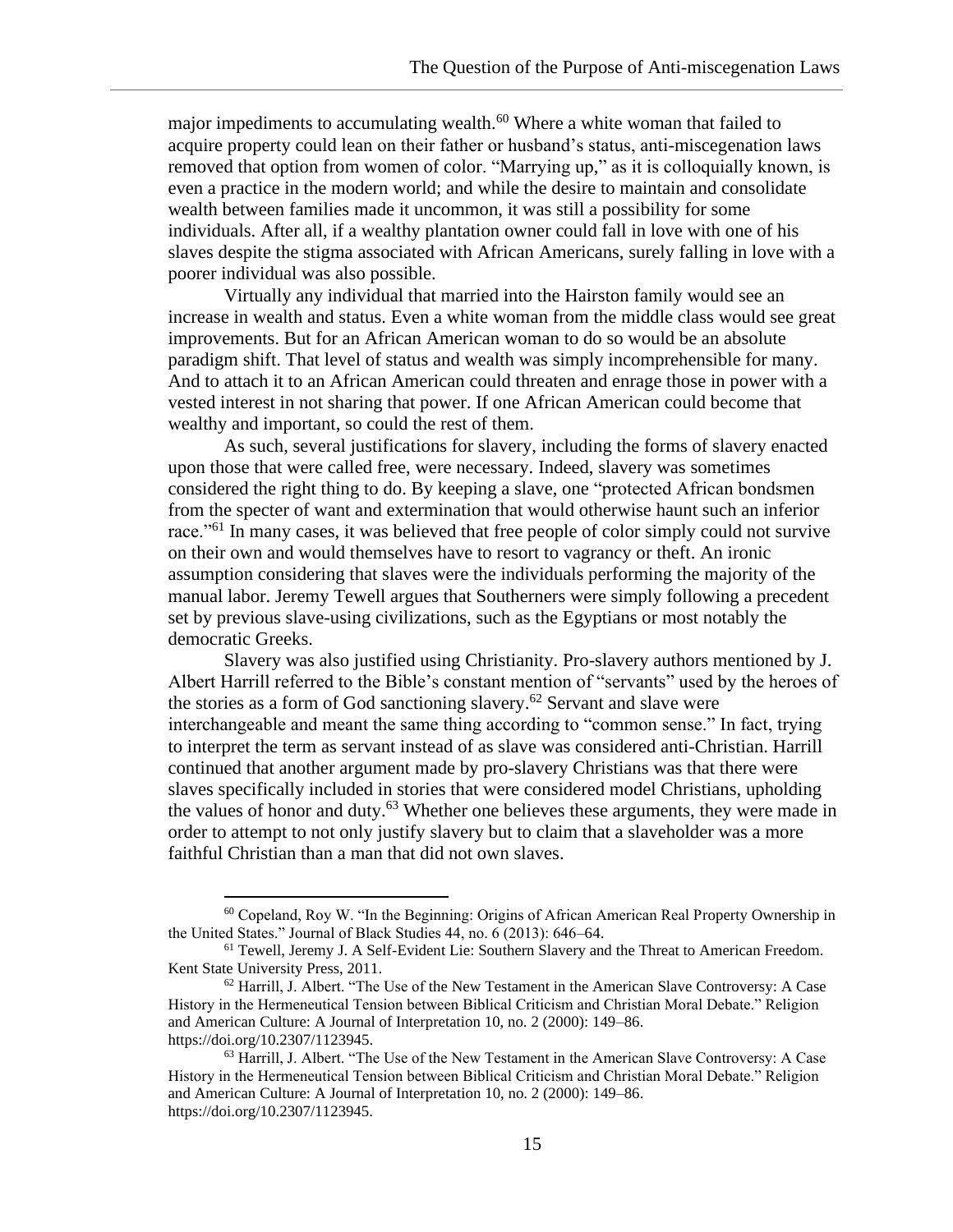Additionally, by appealing to the innate inferiority of Africans, it was stated that a slaveowner converting his slaves to Christianity removed them from the Devil's influence and joined them to God's flock. There were also selective appeals to God's immense power used to justify slavery. Wiencek noted the same tendency in the Hairston family, saying "Peter Wilson Hairston believed that God Himself had imposed the existing order on the world, and it was not for man to tamper with His design."<sup>64</sup>

The Hairston family included several stories highly relevant to the question of anti-miscegenation laws and provided a vehicle for the exploration of the purposes of such laws as engines of maintaining slavery. Samuel H Hairston faced criminal prosecution and a hefty fine for simply living with his slave Julia. Robert Hairston faced social ostracism for treating his slaves like family and even gifting his slave concubine a ring. And Chrillis' story included two prime examples of anti-miscegenation laws being used to control and restrict African Americans' access to wealth.

Three separate relationships that could not lead to legal marriage for much the same reasons. Marriage was something that brought with it status, security, and wealth. And these were things that the white Southerners in power refused to share with the African Americans that they considered lesser. And even in the event of obeying the antimiscegenation laws, such as in the case of Samuel H Hairston, one faced the risk of legal prosecution for fornication and cohabitation. The existence of interracial marriages in the Antebellum South threatened to upend the very system of slavery, and all that profited from it; and as such needed to be prohibited. It would disprove the very basis of slavery, the inferiority of black people, by showing they were human and by elevating them to the same status and wealth as their white peers, forcing people to face the oppression of their fellow man. Slavery was eventually abolished in the year 1865, but white and black Americans were only able to marry one another legally nationwide in 1967—over one hundred years later. Anti-miscegenation proved to simply be an additional part of slavery and, after Emancipation, another form of it.

<sup>64</sup> Wiencek, Henry. The Hairstons: An American Family in Black and White. St. Martin's Press, 2020. Pg. 35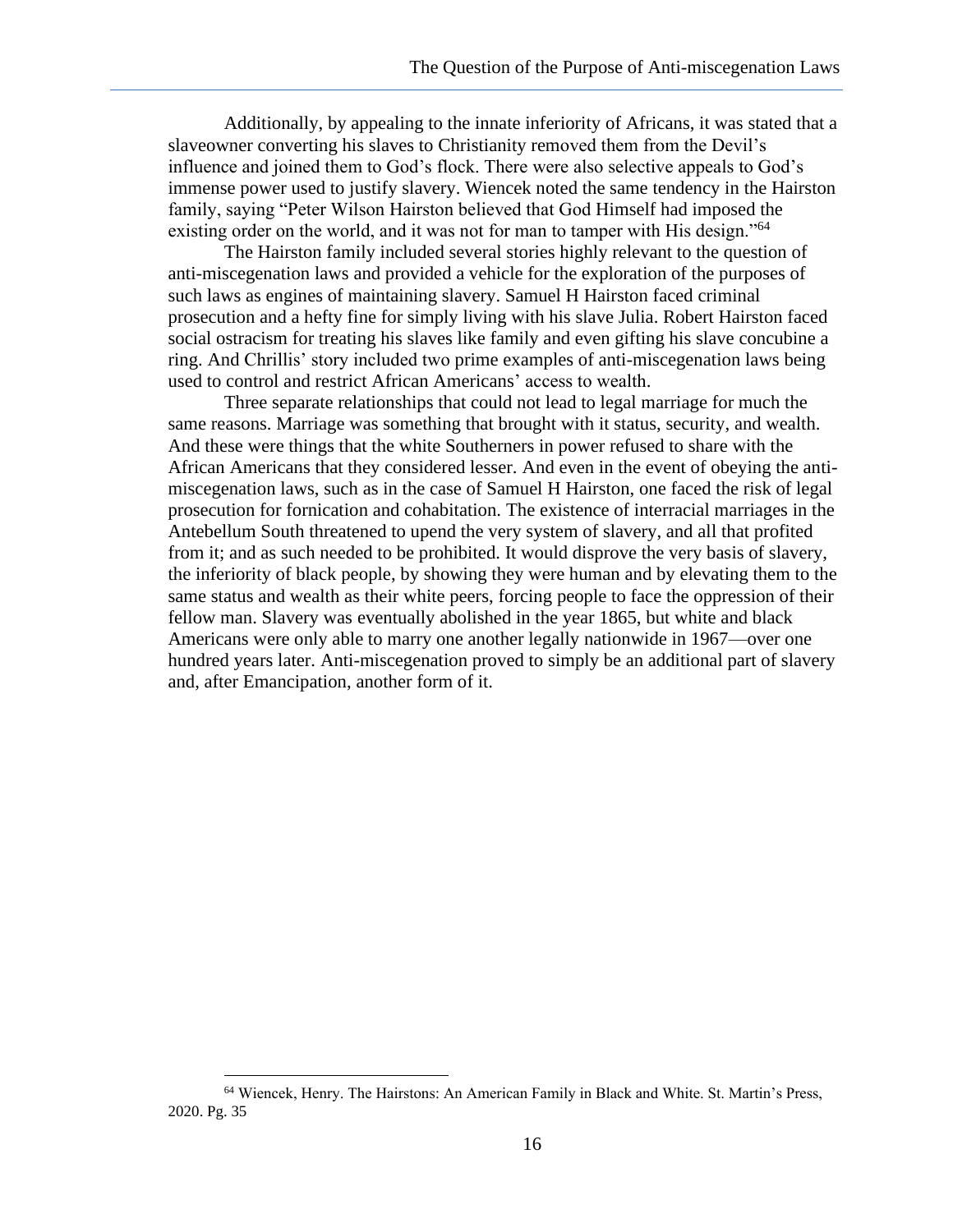### Bibliography

Primary sources:

- "1850a-34.Pdf." Accessed November 9, 2021.
- https://www2.census.gov/library/publications/decennial/1850/1850a/1850a-34.pdf. "Hairston v. Hairston." Accessed September 28, 2021.
	- https://www.ravellaw.com/opinions/2a3ea4a77ec8fb54d770387b3b03f238.
- "Hairston v. Hairston, 27 Miss. 704 (1854) | Caselaw Access Project." Accessed November 20, 2021. https://cite.case.law/miss/27/704/.
- "Hairston v. Hairston, 55 N.C. 123 | Casetext Search + Citator." Accessed November 9, 2021. https://casetext.com/case/hairston-v-hairston-5.
- Library of Congress, Washington, D.C. 20540 USA. "Image 146 of Federal Writers' Project: Slave Narrative Project, Vol. 11, North Carolina, Part 1, Adams-Hunter." Image. Accessed November 25, 2021. https://www.loc.gov/resource/mesn.111/?sp=146.

LII / Legal Information Institute. "Richard Perry LOVING et Ux., Appellants, v. COMMONWEALTH OF VIRGINIA." Accessed September 21, 2021. https://www.law.cornell.edu/supremecourt/text/388/1.

"The Mississippi Constitution of 1817 -." Accessed November 16, 2021. https://www.mshistorynow.mdah.ms.gov/issue/mississippi-constitution-of-1817.

- "The Mississippi Married Women's Property Act Of 1839 Vignettes Hancock County Historical Society." Accessed November 27, 2021. https://www.hancockcountyhistoricalsociety.com/vignettes/the-mississippi-marriedwomens-property-act-of-1839/.
- Vaughn, Vanessa E. "Volume 1: ANTEBELLUM LAW AND POLITICS: Fugitive Slave Act..: Defining Documents: Manifest Destiny & the New Nation (1803-1859)." Defining Documents: Manifest Destiny & the New Nation (1803-1859), 8/1/2013 2013, 70–80.

Secondary sources:

- " $$2$  in 1760  $\rightarrow$  2021 | Inflation Calculator." Accessed November 21, 2021. https://www.officialdata.org/us/inflation/1760?amount=2.
- " $$500$  in  $1855 \rightarrow 2021$  | Inflation Calculator." Accessed October 5, 2021. https://www.officialdata.org/us/inflation/1855?amount=500.
- Justia Law. "2013 Mississippi Code :: Title 97 CRIMES :: Chapter 29 CRIMES AGAINST PUBLIC MORALS AND DECENCY :: IN GENERAL :: § 97-29-1 - Adultery and Fornication; Unlawful Cohabitation." Accessed October 5, 2021. https://law.justia.com/codes/mississippi/2013/title-97/chapter-29/in-general/section-97- 29-1.
- Justia Law. "2014 Mississippi Code :: Title 97 CRIMES :: Chapter 17 CRIMES AGAINST PROPERTY :: IN GENERAL :: § 97-17-67 - Malicious Mischief." Accessed October 5, 2021. https://law.justia.com/codes/mississippi/2014/title-97/chapter-17/ingeneral/section-97-17-67/.
- "A Contested Presence: Free Black People in Antebellum Mississippi, 1820–1860 2000-05." Accessed November 9, 2021. https://www.mshistorynow.mdah.ms.gov/issue/a-contestedpresence-free-blacks-in-antebellum-mississippi-18201860.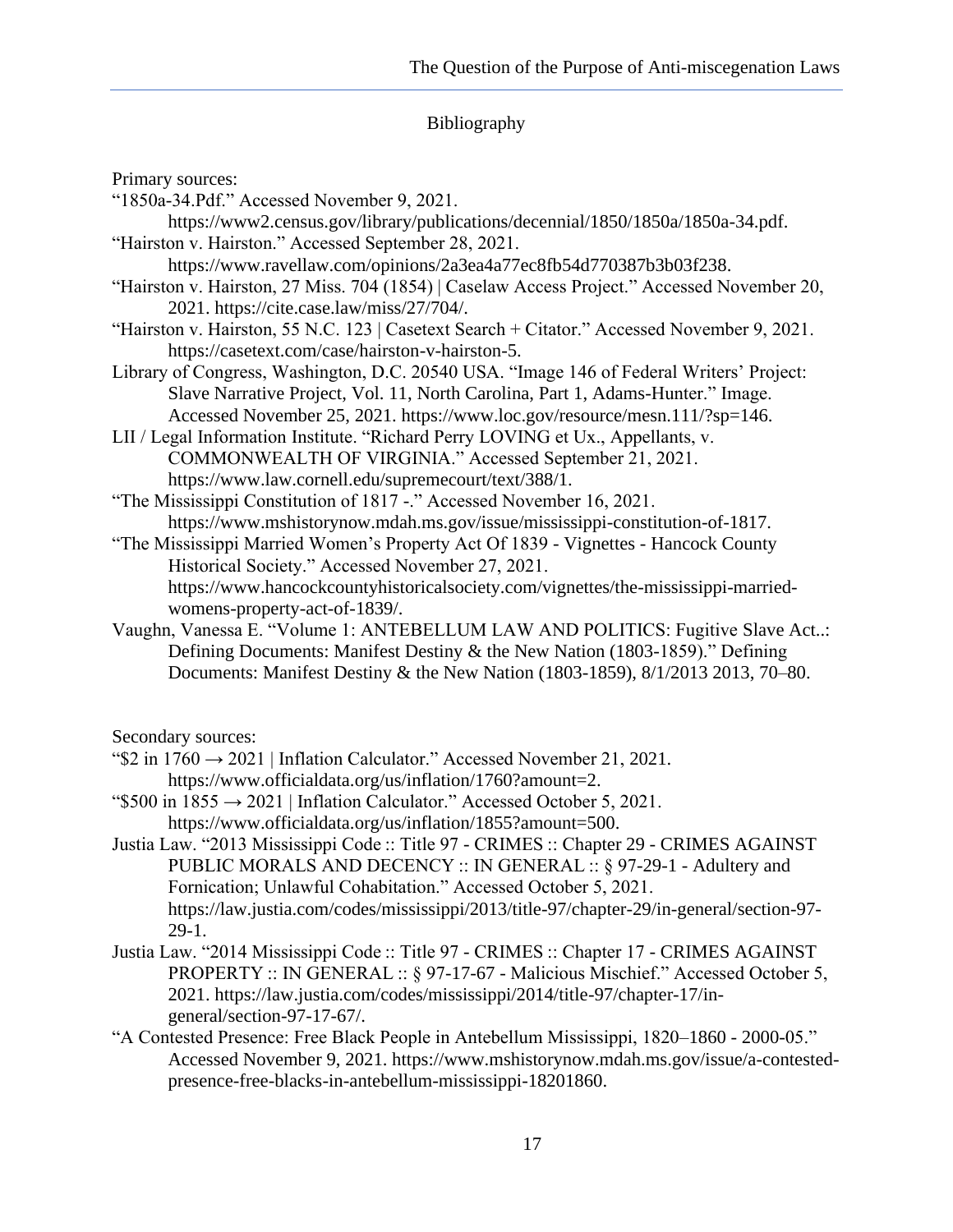Carter, Greg. The United States of the United Races : A Utopian History of Racial Mixing. New York University Press, 2013.

https://login.libprxy.muw.edu/login?url=https://search.ebscohost.com/login.aspx?direct=t rue&db=cat00043a&AN=mstate.2785536&site=eds-live&scope=site.

- Copeland, Roy W. "In the Beginning: Origins of African American Real Property Ownership in the United States." Journal of Black Studies 44, no. 6 (2013): 646–64.
- Cott, Nancy F. "Marriage and Women's Citizenship in the United States, 1830-1934." The American Historical Review 103, no. 5 (1998): 1440–74. https://doi.org/10.2307/2649963.
- Croucher, Sarah K. "'A Concubine Is Still a Slave': Sexual Relations and Omani Colonial Identities in Nineteenth-Century East Africa." In The Archaeology of Colonialism: Intimate Encounters and Sexual Effects, edited by Barbara L. Voss and Eleanor Conlin Casella, 67–84. Cambridge: Cambridge University Press, 2011. https://doi.org/10.1017/CBO9780511920011.006.
- Fede, Andrew. "Legitimized Violent Slave Abuse in the American South, 1619-1865: A Case Study of Law and Social Change in Six Southern States." The American Journal of Legal History 29, no. 2 (1985): 93–150. https://doi.org/10.2307/844931.
- Gordon-Reed, Annette. Thomas Jefferson and Sally Hemings: An American Controversy. Charlottesville: University of Virginia Press, 1997.
- Harrill, J. Albert. "The Use of the New Testament in the American Slave Controversy: A Case History in the Hermeneutical Tension between Biblical Criticism and Christian Moral Debate." Religion and American Culture: A Journal of Interpretation 10, no. 2 (2000): 149–86. https://doi.org/10.2307/1123945.
- Hodes, Martha Elizabeth. White Women, Black Men : Illicit Sex in the Nineteenth-Century South. Yale University Press, 1997.

https://login.libprxy.muw.edu/login?url=https://search.ebscohost.com/login.aspx?direct=t rue&db=cat00043a&AN=mstate.698636&site=eds-live&scope=site.

- Klebaner, Benjamin Joseph. "American Manumission Laws and the Responsibility for Supporting Slaves." The Virginia Magazine of History and Biography 63, no. 4 (1955): 443–53.
- Klein, Christopher. "Alexander Hamilton's Complicated Relationship to Slavery." HISTORY. Accessed September 28, 2021. https://www.history.com/news/alexander-hamiltonslavery-facts.
- Lachance, Paul F. "The Formation of a Three-Caste Society: Evidence from Wills in Antebellum New Orleans." Social Science History 18, no. 2 (1994): 211–42. https://doi.org/10.2307/1171266.
- "Masterslavesexualabuse.Pdf." Accessed November 25, 2021. http://nationalhumanitiescenter.org/pds/maai/enslavement/text6/masterslavesexualabuse. pdf.

McLaurin, Melton A. Celia, a Slave. University of Georgia Press, 2011.

Pascoe, Peggy. What Comes Naturally : Miscegenation Law and the Making of Race in America. Oxford University Press, 2009.

https://login.libprxy.muw.edu/login?url=https://search.ebscohost.com/login.aspx?direct=t rue&db=cat00043a&AN=mstate.1157467&site=eds-live&scope=site.